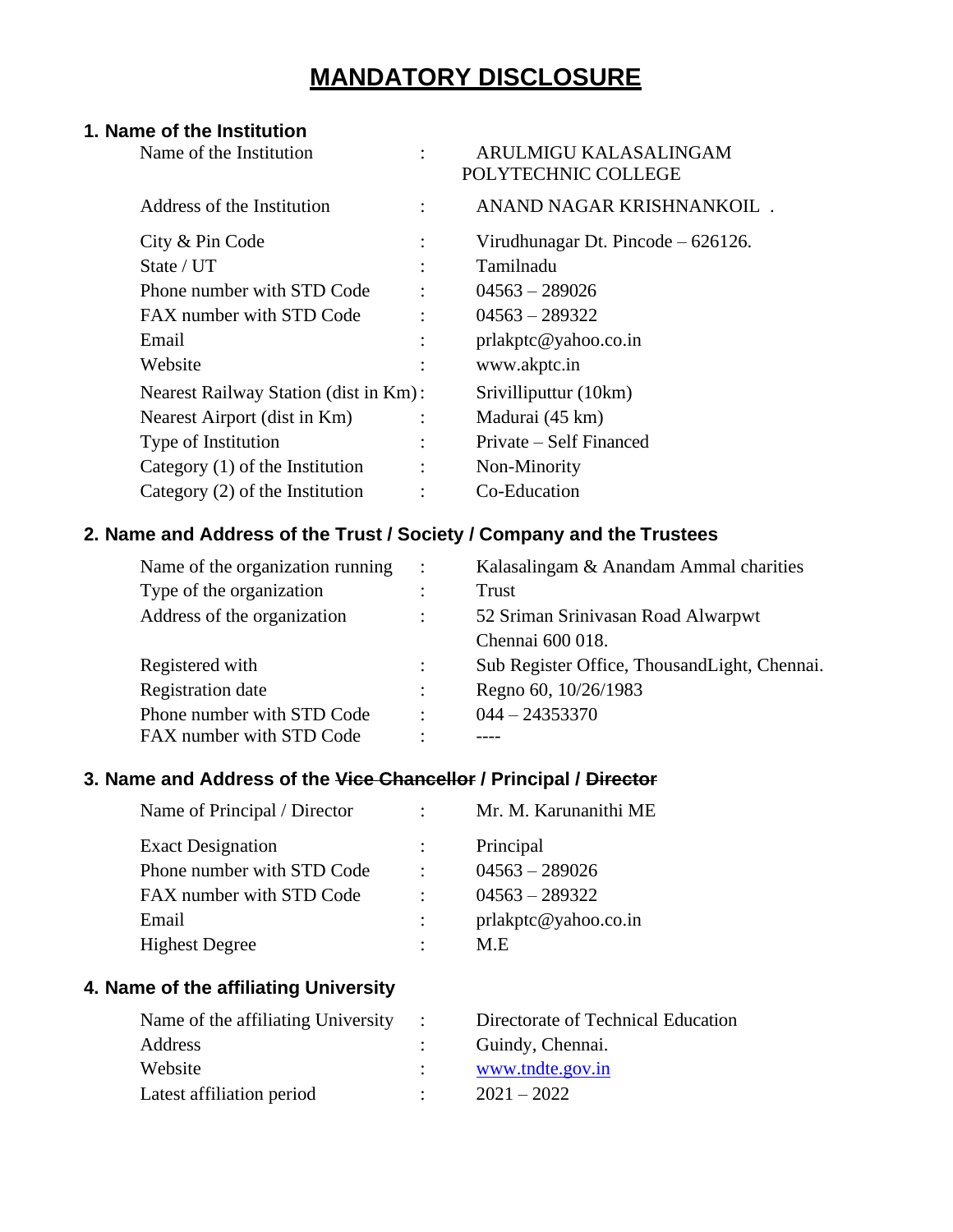## **5. Governance**

## **Governing Board Members**

| Sl. No | <b>Name</b>        | <b>Position</b>     |
|--------|--------------------|---------------------|
| 1.     | Dr. K. Sridharan   | Chairman            |
| 2.     | Dr. S. Shasi Anand | Secretary           |
| 3.     | Dr. S. Arivazhagi  | <b>Trust Member</b> |

## **Members of Academic Advisory Body**

| Sl. No           | <b>Name</b>                                                                | <b>Position</b>                                              |
|------------------|----------------------------------------------------------------------------|--------------------------------------------------------------|
| 1.               | Mr. M. Karunanithi                                                         | Chairperson                                                  |
| 2.               | T. Premsingh Inbaraj                                                       | Government College of Engg.<br>Tirunelveli<br>(DOTE Nominee) |
| 3.               | Dr. Nandakumar, Principal<br>Arasan Ganesan Polytechnic College, Sivakasi. | Member<br>(DOTE Nominee)                                     |
| $\overline{4}$ . | Mr. S. Asiam chairman,<br>Agtrs/Dart private Ltd. Combatore                | Member<br>(External Expert)                                  |
| 5.               | Mr. Yadhavan,<br>Sakthi Auto Component Ltd. Chennai.                       | Member<br>(External Expert)                                  |
| 6.               | S. Sivaprakash, Director,<br>Ultra Industries, Bangalore                   | Member<br>(External Expert)                                  |
| 7.               | Dr. S. Ramanathan<br>Srivilliputtur.                                       | Member<br>(External Expert)                                  |
| 8.               | M.Mahendran HOD/Humanity                                                   | Member                                                       |
| 9.               | Mrs. P. Lakshmi                                                            | Member                                                       |
| 10.              | Mr. P. Bharath                                                             | Member                                                       |
| 11.              | Mr. Karthikeyan                                                            | Member                                                       |
| 12.              | Mrs. K.P Sridevi                                                           | Member                                                       |

### **Frequently of the Board Meeting and Academic Advisory Body**

Academic Advisory Body and Board of Studies meeting are conducted as per the guidelines of UGC and AICTE.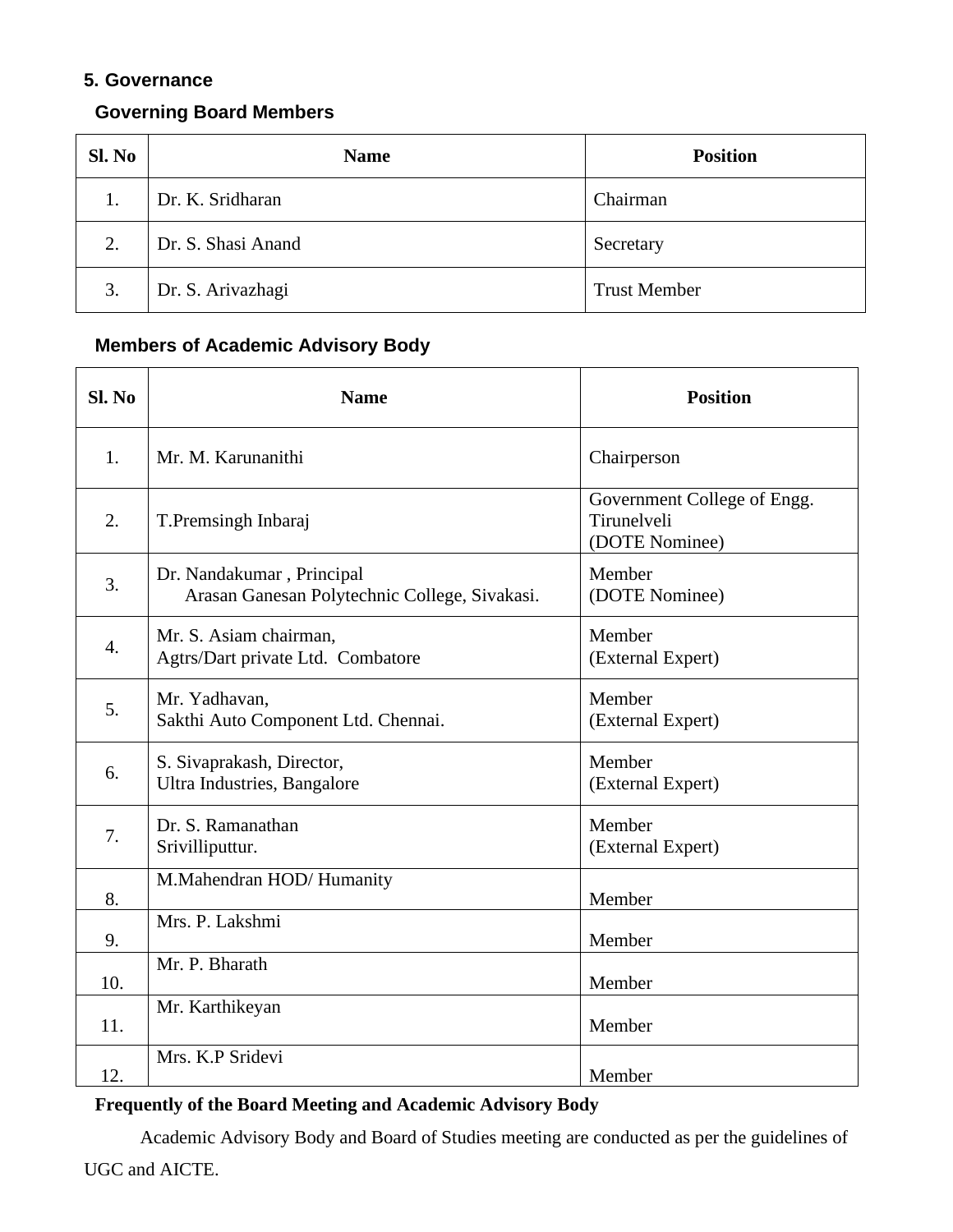## **Organizational chart and Processes**

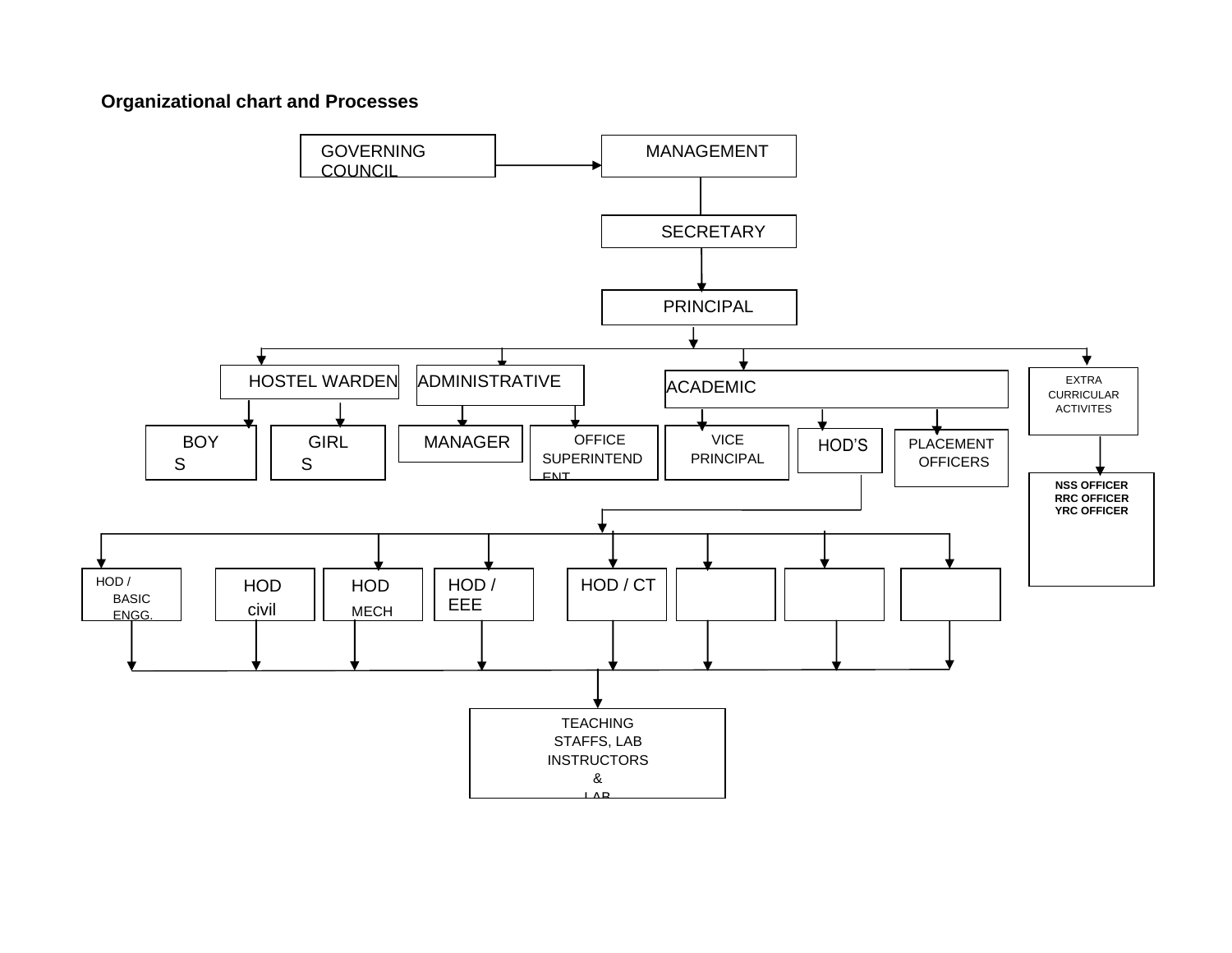## **Nature and Extent of involvement of Faculty and Students in academic affairs / improvements**

### **Faculty are motivated for following Activities to extend their Skills in academic affairs:**

- Books and Manual Writing
- Participation on National/International Conference
- Preparation of Videos for Subjects
- Discovering innovate Projects
- Participation on Skill Training

## **Students are motivated in the following Activities to improve their skills in academic affairs:**

- Participation of Paper Presentation in National and International Conferences
- Fabrication of Science Projects.
- Participation of Project Competition
- Soft Skill Training
- Discipline oriented Software training
- Training to Online Program
- Training for using Open Source Software
- Participation of Industrial Training and Visit

## **Mechanism / Norms and Procedure for democratic / good Governance**

- Appointed Students Class Co-ordinator for each class for receiving feedback
- Staff Appointed as Students Caretaker.
- Frequently conducting Students Meeting
- Frequently conducting Class Meeting
- Semester wise Parents-Teachers Meeting for getting suggestion for improvement
- Overall Staff co-ordinator
- Frequently conducting HODs Meeting with Principal  $&$  Management

## **Student Feedback on Institutional Governance / Faculty performance**

### **Step 1:**

Getting Feedback forms from every students from each class, regarding suggestion about

Facility, class taken of staff members.

## **Step 2:**

The Suggestion Committee has been discussed about feedback suggestion with faculty & students representative on behalf of management committee.

## **Step 3:**

Feed backs are analyzed are evaluated to take necessary action.

## **Step 4:**

Finally the action taken report informed to staff and students.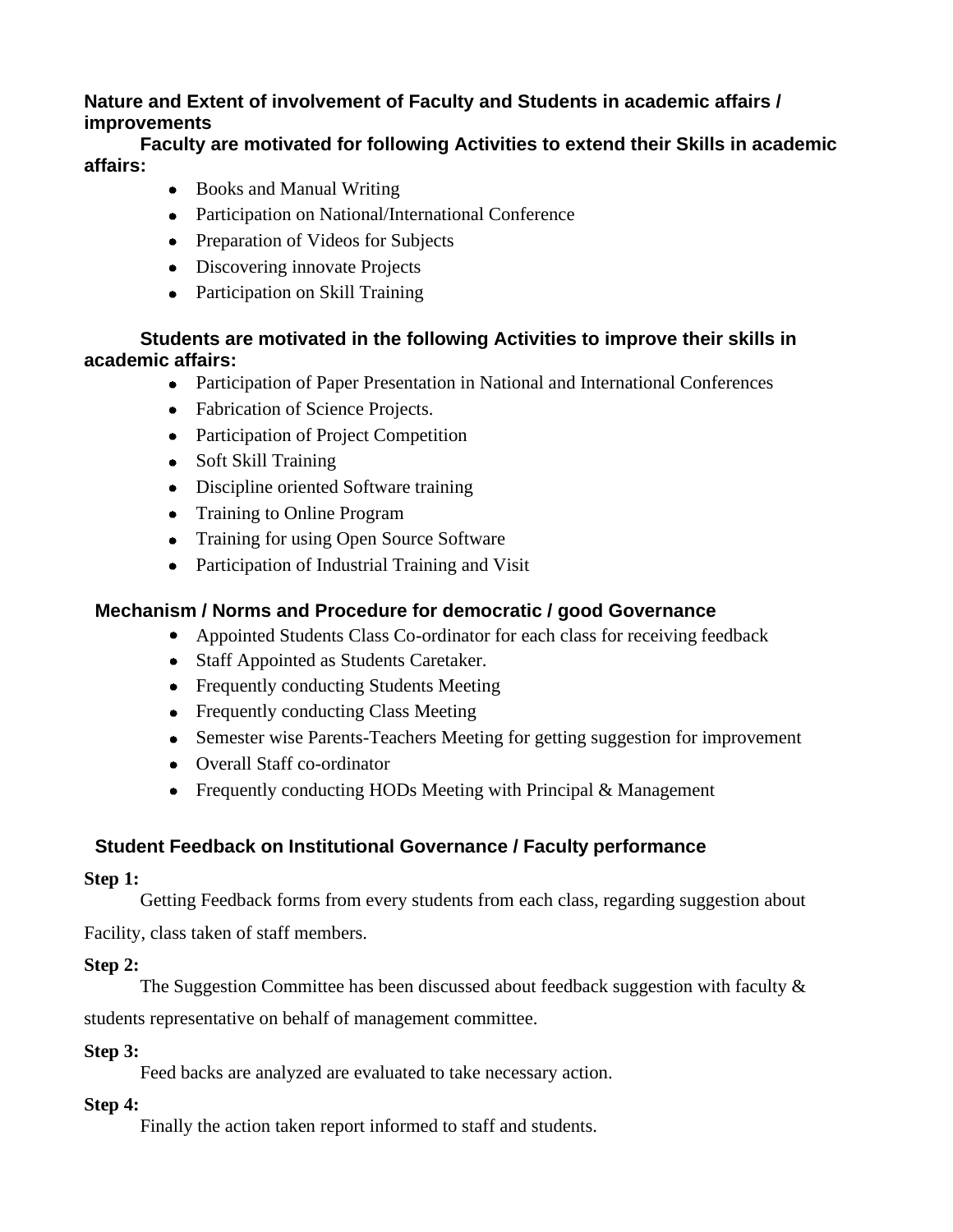#### **Grievance Redressal Mechanism for faculty, staff and students**

#### **Grievance Redressal System:**

The suggestion box is placed at the Administrative Office, so that the staff can post any suggestion or grievance of complaint. Staff Suggestion Box is opened once in three months and the matters represented by the staff is analyzed and the necessary measure is taken wherever the representation is genuine. The suggestions are also received from the faculty meeting.

#### **GRIEVANCE REDRESSAL MECHANISM FOR FACILITY, STAFF & STUDENTS**

A team of various department Hod's and Senior Faculty members or appointed as member of Redressal Committee. The meeting is conducted frequently to analysis and evaluate the grievances of student and staff members.

| SI.<br>No.     | Name of the Officer | <b>Designation</b> | <b>Contact Nos.</b> |
|----------------|---------------------|--------------------|---------------------|
|                | Mr. M. Karunanithi  | Principal          | 9894909549          |
| $\overline{2}$ |                     |                    |                     |
| 3              | Mr. M. Mahendaran   | HOD/Humanity       | 7339076093          |
| 4              | Mrs.P. Lakshmi      | HOD/civil          | 9080588926          |
| 5              | Mr. P. Bharath      | HOD/MECH           | 9488743159          |
| 6              | Mr. J. Karthikeyan  | HOD/EEE            | 8056323690          |
| 7              | Mrs. KP. Sridevi    | HOD/CT             | 9894189400          |

#### **Grievance Redressal Committee**

### **5.9. Establishment of Anti Ragging Committee**

#### **Squad and Members of Anti Ragging Committee**

Ragging and Eve-Teasing are banned. If happened on any circumstances anywhere inside the Campus or outside Anti-ragging Squad Committee or Police direct for immediate solution.

#### **Anti – Ragging Squad**

| Sl.No. | Name of the Officer | <b>Designation</b> | <b>Contact Nos.</b> |
|--------|---------------------|--------------------|---------------------|
|        | Mr. M. Karunanithi  | Principal          | 9894909549          |
| 2.     | Mr. M. Mahendaran   | HOD/Humanity       | 7339076093          |
| 3.     | Mrs.P. Lakshmi      | HOD/civil          | 9080588926          |
| 4.     | Mr. P. Bharath      | HOD/MECH           | 9488743159          |
| 5.     | Mr. J. Karthikeyan  | HOD/EEE            | 8056323690          |
| 6.     | Mrs. KP. Sridevi    | HOD/CT             | 9894189400          |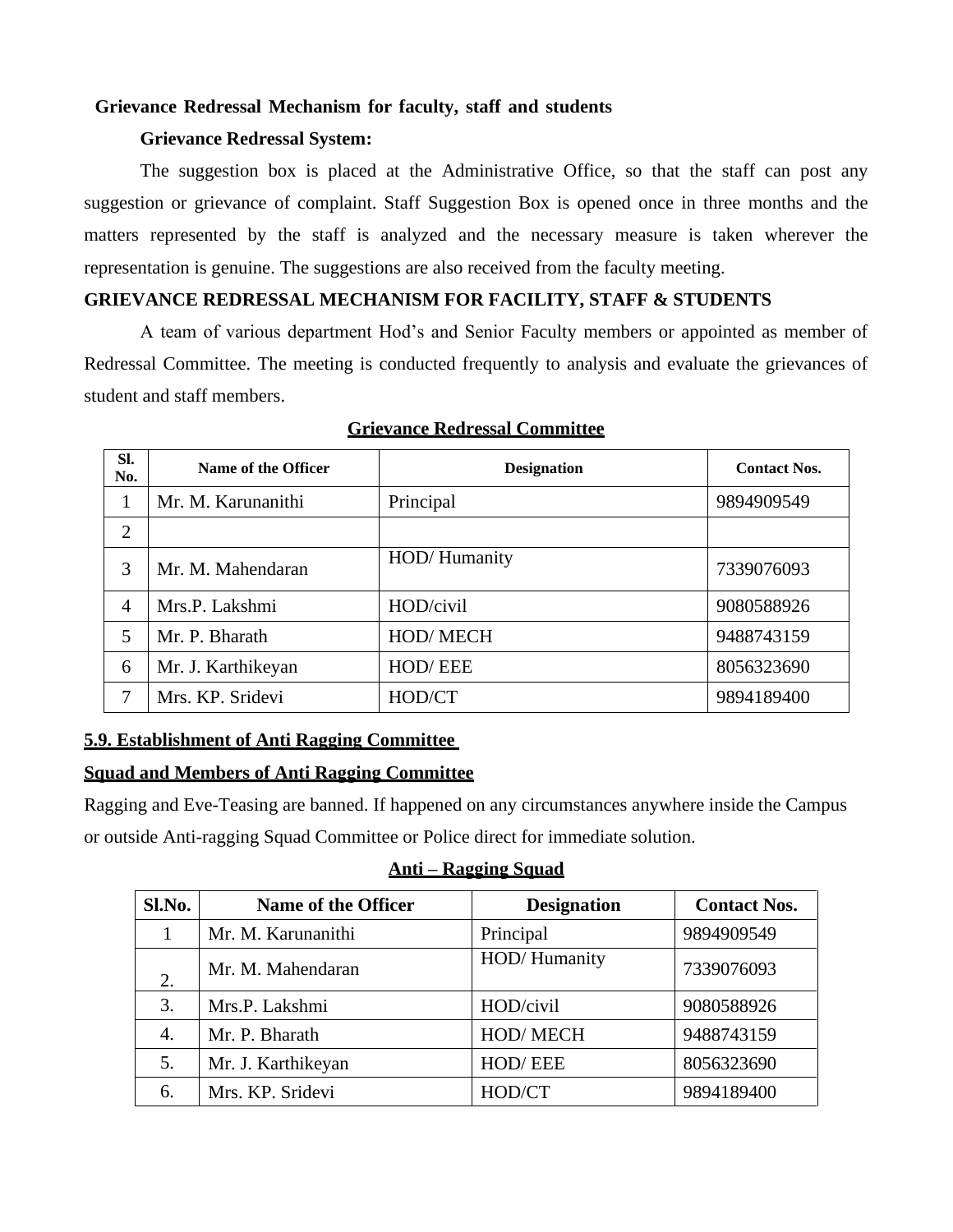#### **Anti – Ragging Committee**

| Sl.No. | <b>Name of the Officer</b> | <b>Designation</b>       | <b>Contact Nos.</b> |
|--------|----------------------------|--------------------------|---------------------|
| 1      | Mr. M. Karunanithi         | Principal                | 9894909549          |
| 2      | Mr. M. Mahendaran          | HOD/Humanity             | 7339076093          |
| 3      | Mrs.P. Lakshmi             | HOD/civil                | 9080588926          |
| 4      | Mr. P. Bharath             | <b>HOD/MECH</b>          | 9488743159          |
| 5      | Mr. J. Karthikeyan         | HOD/EEE                  | 8056323690          |
| 6      | Mrs. KP. Sridevi           | HOD/CT                   | 9894189400          |
| 7      | Mr. T. Ramar               | NSS Programme Officer    | 8825939842          |
| 8      | Mr. M. Muthu Kannan        | NSS Programme Officer    | 9944602539          |
| 9      | Mr. S. Chidambaram         | <b>Physical Director</b> | 9047107448          |
| 9      | Mr. Pachaiyappan           | Parent                   | 7094727838          |
| 10     | Mr. Flex Rajssekaran       | Parent                   | 8870333562          |
| 11     | Mr. A. Ganesharaman        | Parent                   | 9940947158          |
| 12     | G. Panduranga Srinivasan   | Student                  | 9940947158          |
| 13     | F. Alan Shahil             | Student                  | 8870333562          |
| 14     | P. Hariharan               | Student                  | 7094727838          |
| 15     | Mr. R.Jayaraj              | Report/Dinakaran         | 9443570400          |

#### **5.10 Establishment of Online Grievance Redressal Mechanism**

The Institution web portal the grievance box is displayed to submit feedback to committee regarding facility improvement, suggestion and other grievance.

The Online grievance redressal committee taken printout taken from grievance box and email. And then the committee is discussed and analysed for taken necessary action for received grievances.

The action taken report is displayed on on college web portal.

| SI.<br>No.     | <b>Name of the Officer</b> | <b>Designation</b> | <b>Contact Nos.</b> |
|----------------|----------------------------|--------------------|---------------------|
|                | Mr. M. Karunanithi         | Principal          | 9894909549          |
| $\overline{2}$ | Mr. M. Mahendaran          | HOD/Humanity       | 7339076093          |
| 3              | Mrs.P. Lakshmi             | HOD/civil          | 9080588926          |
| 4              | Mr. P. Bharath             | <b>HOD/MECH</b>    | 9488743159          |
| 5              | Mr. J. Karthikeyan         | HOD/EEE            | 8056323690          |
| 6              | Mrs. KP. Sridevi           | HOD/CT             | 9894189400          |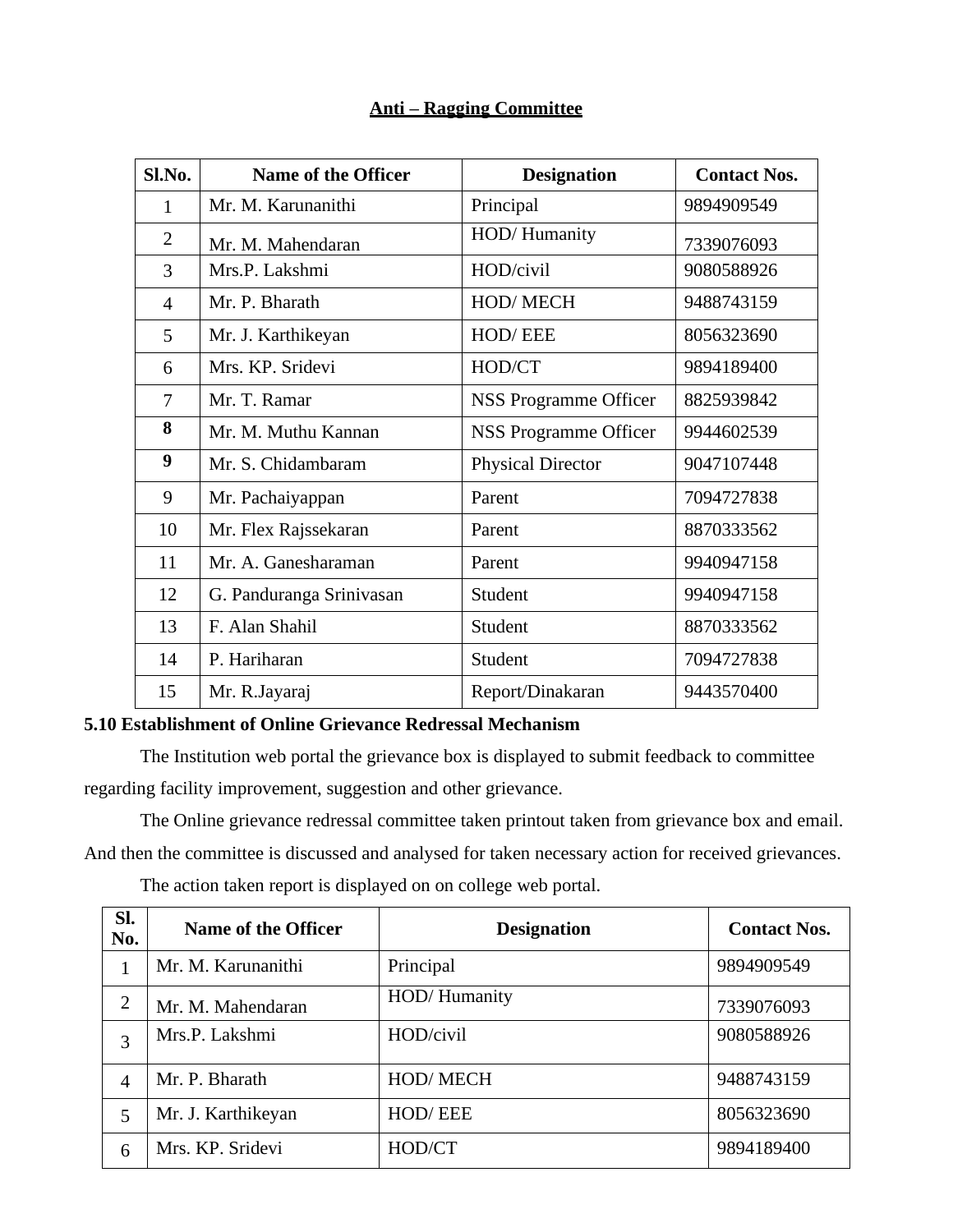## **Establishment Grievance committee in the Institution and the Appointment of Ombudsman by the DOTE.**

Mr. M. Karunanithi, Principal, Arulmigu Kalasalinam Polytechnic College , Krishankoil is appointed as member of Ombudsman (Grievance Redressal Committee) in our Polytechnic College from 02.11.2020 onwards.

#### **Establishment of Internal Complaint Committee (ICC)**

#### **Internal Complaints Committee**

Internal complaint committee is formed for preventing sexual harassment of women at workplace . If happened on any circumstances anywhere inside the Campus or outside Internal Complaint Committee direct for immediate solution.

| Sl.No.         | <b>Name of the Officer</b> | <b>Employee</b>       | <b>Designation</b> | <b>Contact</b><br>Nos. |
|----------------|----------------------------|-----------------------|--------------------|------------------------|
| $\mathbf{1}$   | Mr. M. Mahendaran          | HOD/Humanity          | Member             | 7339076093             |
| 2              | Mrs.P. Lakshmi             | HOD/civil             | Member             | 9080588926             |
| 3              | Mr. P. Bharath             | <b>HOD/MECH</b>       | Member             | 9488743159             |
| $\overline{4}$ | Mr. J. Karthikeyan         | <b>HOD/EEE</b>        | Member             | 8056323690             |
| 5              | Mrs. KP. Sridevi           | HOD/CT                | Member             | 9894189400             |
| 6              | S. Kavitha                 | Lab Assistant         | Member             | 9840483608             |
| $\overline{7}$ | Dr C Jothi                 | Doctor                | Member             | 7502587098             |
| 8              | B. Ramya                   | <b>II Yr Student</b>  | Member             | 9360178920             |
| 9              | R, Saratha                 | <b>III</b> Yr Student | Member             | 9384915137             |
| 10             | T. Karthikaa               | <b>III</b> yr Student | Member             | 9688979894             |

#### **Internal Complaint Committee**

### **Establishment of Committee for SC / ST**

The committee for SC/ST is formed for preventing atrocities on SC/ST. If happened on any circumstances anywhere inside the Campus or outside "The Committee for SC/ST**"** direct for immediate solution.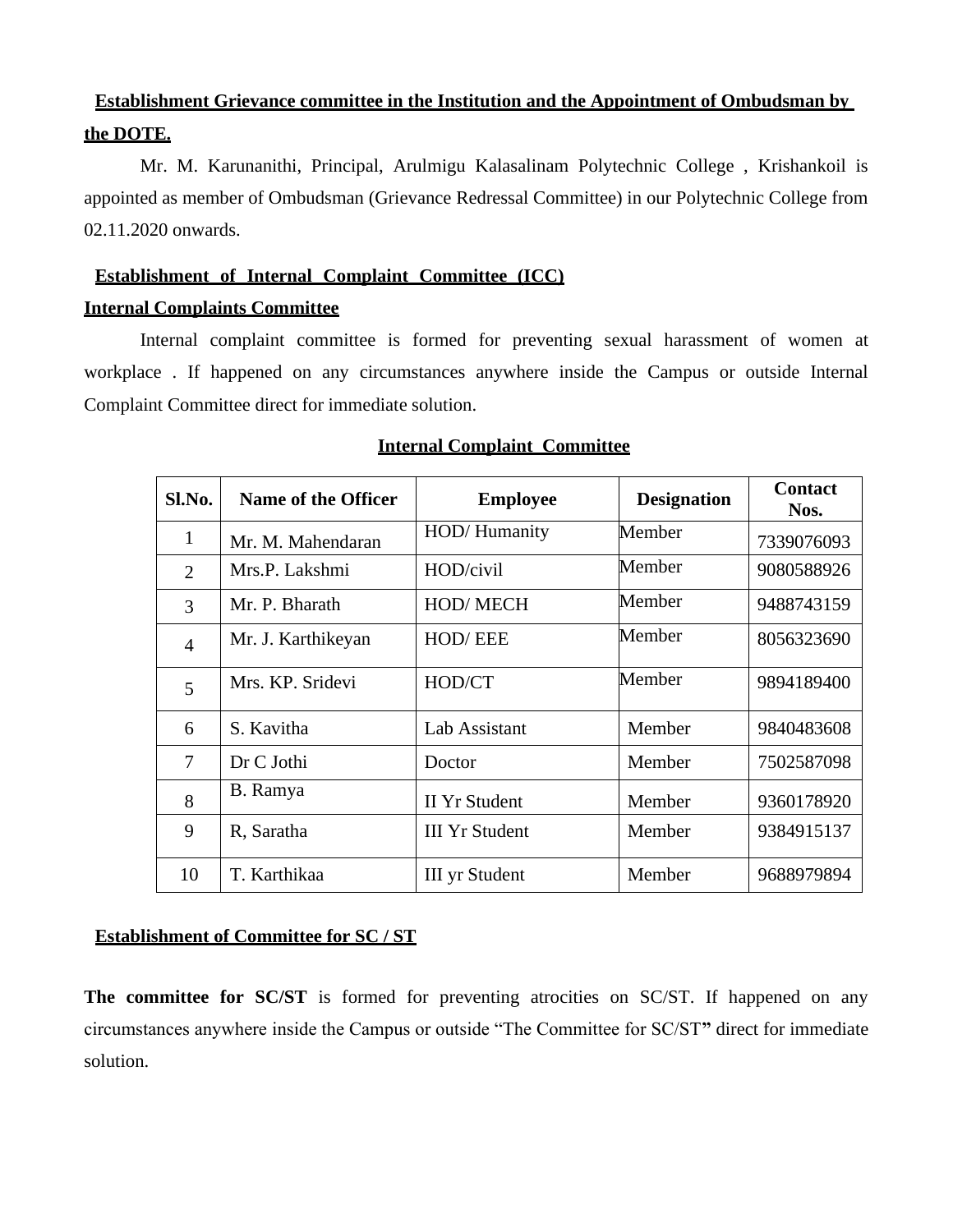## **The Committee for SC/ST**

| Sl.No.         | <b>Name of the Officer</b> | <b>Designation</b>    | <b>Contact Nos.</b> |
|----------------|----------------------------|-----------------------|---------------------|
|                | Mr. M. Karunanithi         | Principal             | 9894909549          |
| 2              | Mr. M. Mahendaran          | HOD/Humanity          | 7339076093          |
| 3              | Mrs.P. Lakshmi             | HOD/civil             | 9080588926          |
| $\overline{4}$ | Mr. P. Bharath             | HOD/MECH              | 9488743159          |
| 5              | Mr. J. Karthikeyan         | HOD/EEE               | 8056323690          |
| 6              | Mrs. KP. Sridevi           | HOD/CT                | 9894189400          |
| 7              | B. Ramya                   | <b>II Yr Student</b>  | 9360178920          |
| 8              | R, Saratha                 | <b>III Yr Student</b> | 9384915137          |
| 9              | Mr. P.Murugesan            | Lab Asst              | 9094261521          |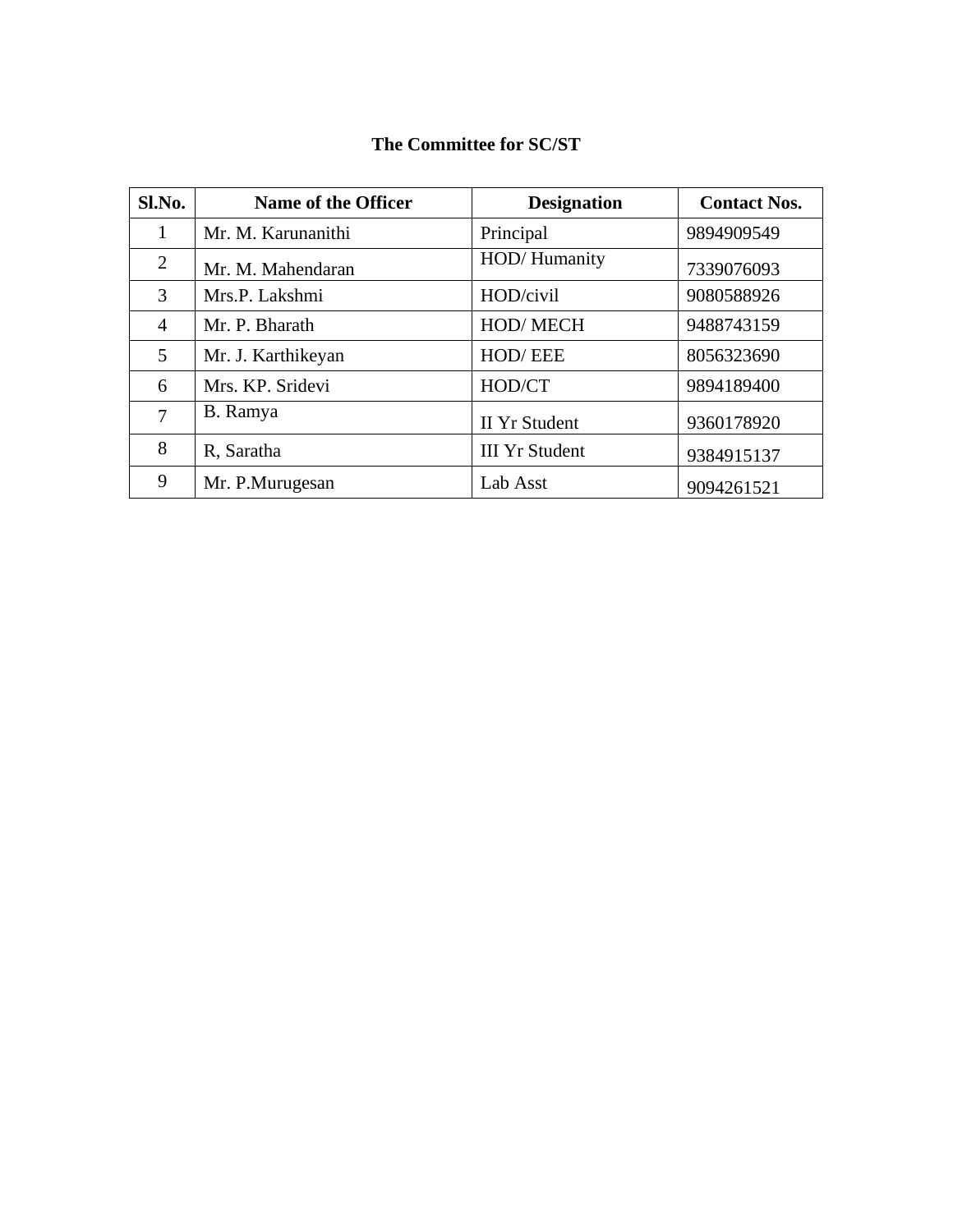#### **Internal Quality Assurance**

## **Members of IQAC for the Academic Year 2020 – 21**

Internal Quality Assurance Cell is formed in the Institute to bring out quality improvement in the academic process.

| S. No | Name of the Officer               | <b>Designation</b>             | <b>Mobile No</b> |
|-------|-----------------------------------|--------------------------------|------------------|
| 1.    | Mr. M. Karunanithi Principaql     | <b>Chair Person</b>            | 9894909549       |
| 2.    | Mr. M. Mahendaran HOD/Humanity    | <b>Representing Management</b> | 7339076093       |
| 3.    | Mrs.P. Lakshmi HOD/ Civil         | Academic Expert                | 9080588926       |
| 4.    | Mr. P. Bharath HOD/MEch           | Member from Administration     | 9488743159       |
| 5.    | Mr. J. Karthikeyan HOD/ EEE       | <b>Members of Faculty</b>      | 8056323690       |
| 6.    | Mrs. KP. Sridevi HOD / CT         | <b>Members of Faculty</b>      | 9894189400       |
| 7.    | B. Ramya II year student          | <b>Members of Faculty</b>      | 9360178920       |
| 8.    | R, Saratha III Year Student       | <b>Members of Faculty</b>      | 9384915137       |
| 9.    | Mr. M. Muthu Kannan Lecturer/Mech | <b>Members of Faculty</b>      | 9944602539       |
| 10.   | Mr. Mr. S. Chidambaram            | Nominee from Local Society     | 85086-65566      |
| 11.   | Mr. Selvam                        | Nominee from Industries        | 94431-62052      |
| 12.   | Mr. S. Raja                       | Nominee from Parent            | 74182-71620      |
| 13.   | Mr. M. Govindaraj Lect/CT         | Alumni Member                  | 9894539007       |
| 14.   | R. Saratha III Year Student       | <b>Student Nominee</b>         | 9384915137       |
| 15.   | Mrs. KP. Sridevi HOD / CT         | $Directory - IQAC$             | 9894189400       |
| 16.   | Mr. M. Mahendaran HOD/Humanity    | $Sercetary - IQAC$             | 7339076093       |

## **INTERNAL QUALITY ASSURANCE CELL MEMBERS**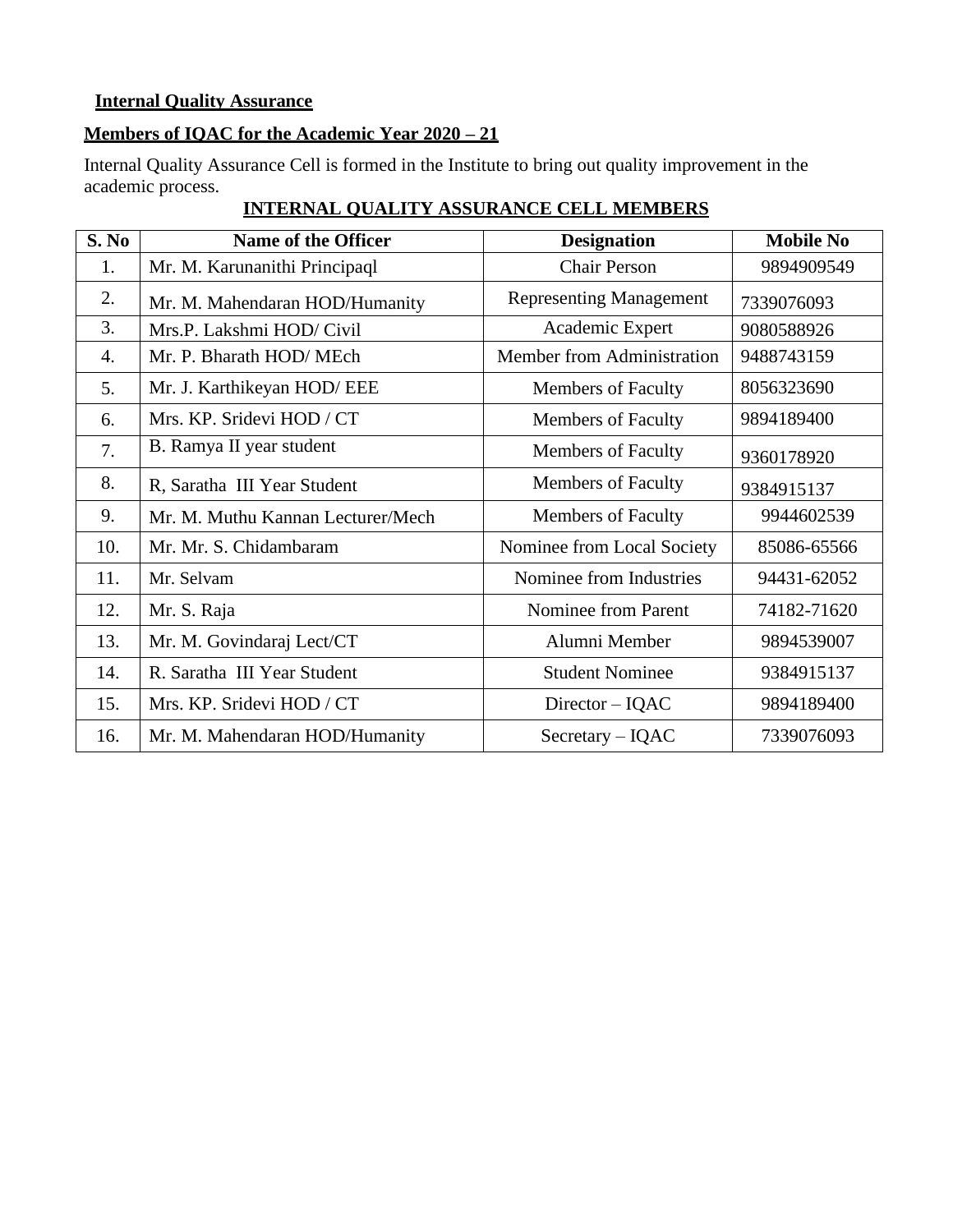## **6. Programmes**

| Name of Programmes approved by AICTE                            | : Engineering $&$ Technology |
|-----------------------------------------------------------------|------------------------------|
| Name of Programmes Accrediated by NBA                           | $\frac{1}{2}$ $\frac{1}{2}$  |
| <b>Status of Accrediation of the Courses</b>                    | : Preliminary action         |
| <b>Total Number of Courses</b><br>$\circ$                       | $: 4$ (Four)                 |
| No. of Courses for which applied for Accreditation<br>$\circ$   | $1 - -$                      |
| Status for Accreditation – Preliminary / Applied for<br>$\circ$ | : Preliminary action         |

For Each Programme details are given

| Name of the Course          |         | Diploma in Civil Engineering |                   |                |                |                                                                      |  |  |  |  |  |
|-----------------------------|---------|------------------------------|-------------------|----------------|----------------|----------------------------------------------------------------------|--|--|--|--|--|
| Number of seats             | 30      |                              |                   |                |                |                                                                      |  |  |  |  |  |
| Duration                    | 3 Years |                              |                   |                |                |                                                                      |  |  |  |  |  |
| Cut-off marks               |         | <b>SSLC</b> Pass             |                   |                |                |                                                                      |  |  |  |  |  |
| Fee                         |         | Rs. $25,000$ /per year       |                   |                |                |                                                                      |  |  |  |  |  |
| <b>Placement Facilities</b> |         |                              |                   |                |                | Placement Training Cell, Core Software Training, Aptitude Training,  |  |  |  |  |  |
|                             |         |                              |                   |                |                | Technical Training Skill, English Communication Lab Facility, Online |  |  |  |  |  |
|                             |         | <b>Exam Facility</b>         |                   |                |                |                                                                      |  |  |  |  |  |
|                             |         | Year                         | No of             | <b>Minimum</b> | <b>Maximum</b> |                                                                      |  |  |  |  |  |
| Campus placement            |         |                              | <b>Placements</b> | salary         | salary         |                                                                      |  |  |  |  |  |
|                             |         | 2017-2018                    | 72                | 8000           | 10000          |                                                                      |  |  |  |  |  |
|                             |         | 2018-2019                    | 11                | 8000           | 15000          |                                                                      |  |  |  |  |  |
|                             |         | 2019-2020                    | 04                | 8000           | 15000          |                                                                      |  |  |  |  |  |
|                             |         | 2020-2021                    | 02                | 8000           | 15000          |                                                                      |  |  |  |  |  |
|                             |         |                              |                   |                |                |                                                                      |  |  |  |  |  |
|                             |         |                              |                   |                |                |                                                                      |  |  |  |  |  |
| Collaboration with foreign  |         |                              |                   |                |                |                                                                      |  |  |  |  |  |
| universities                |         |                              |                   |                |                |                                                                      |  |  |  |  |  |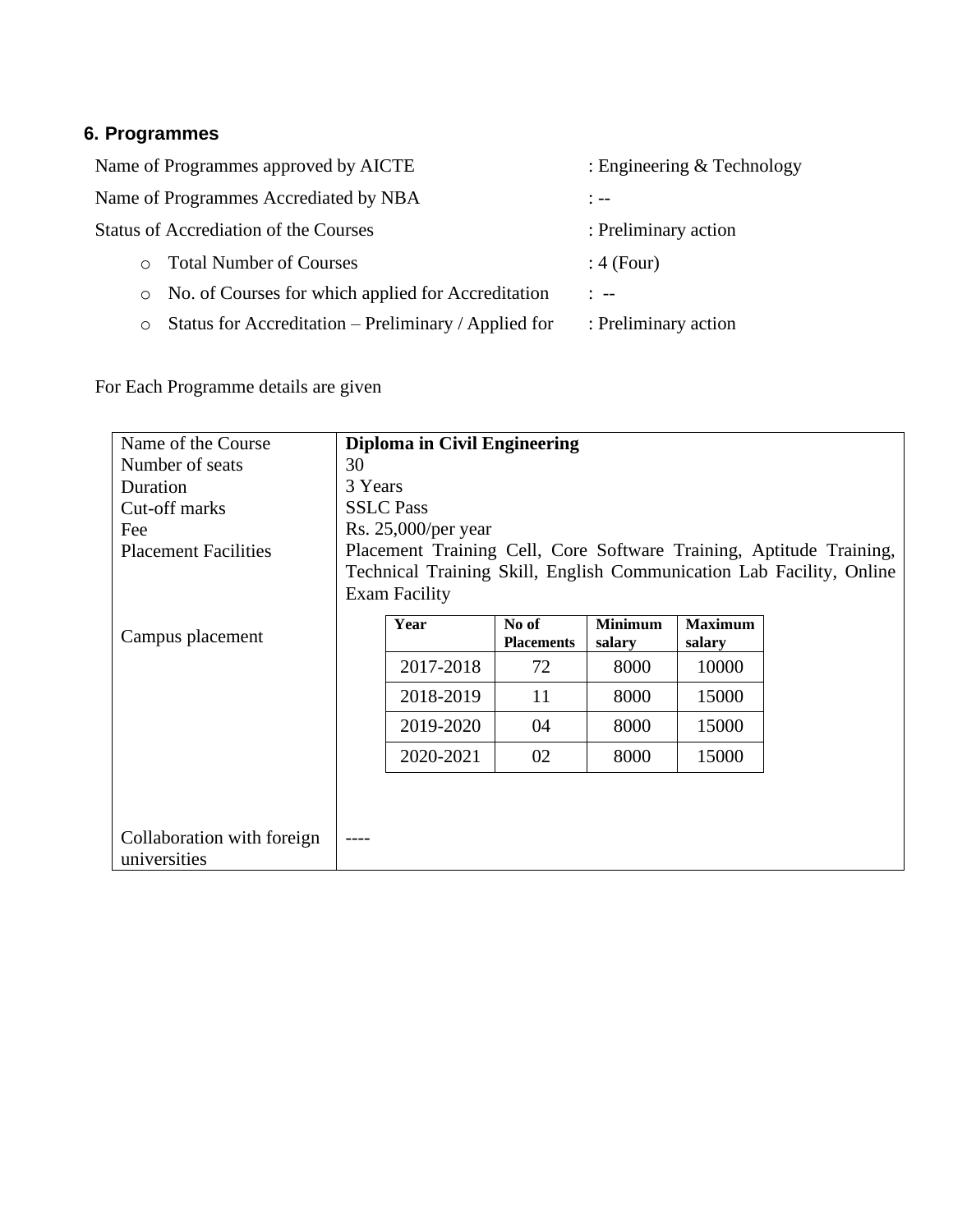| Name of the Course                                                                                             |                      | <b>Diploma in Mechanical Engineering</b>                             |       |                |                |  |  |  |  |  |  |  |
|----------------------------------------------------------------------------------------------------------------|----------------------|----------------------------------------------------------------------|-------|----------------|----------------|--|--|--|--|--|--|--|
| Number of seats                                                                                                | 120                  |                                                                      |       |                |                |  |  |  |  |  |  |  |
| Duration                                                                                                       | 3 Years              |                                                                      |       |                |                |  |  |  |  |  |  |  |
| Cut-off marks                                                                                                  |                      | <b>SSLC Pass</b>                                                     |       |                |                |  |  |  |  |  |  |  |
| Fee                                                                                                            |                      | Rs. 25,000/per year                                                  |       |                |                |  |  |  |  |  |  |  |
| <b>Placement Facilities</b>                                                                                    |                      | Placement Training Cell, Core Software Training, Aptitude Training,  |       |                |                |  |  |  |  |  |  |  |
|                                                                                                                |                      | Technical Training Skill, English Communication Lab Facility, Online |       |                |                |  |  |  |  |  |  |  |
|                                                                                                                | <b>Exam Facility</b> |                                                                      |       |                |                |  |  |  |  |  |  |  |
|                                                                                                                |                      |                                                                      |       |                |                |  |  |  |  |  |  |  |
| Campus placement<br>No of<br><b>Minimum</b><br><b>Maximum</b><br>year<br><b>Placements</b><br>salary<br>salary |                      |                                                                      |       |                |                |  |  |  |  |  |  |  |
|                                                                                                                |                      | 2017-2018                                                            | 194   | 8000           | 10000          |  |  |  |  |  |  |  |
|                                                                                                                |                      | 2018-2019                                                            | 198   | 8000           | 15000          |  |  |  |  |  |  |  |
|                                                                                                                |                      | 2019-2020                                                            | 192   | 8000           | 15000          |  |  |  |  |  |  |  |
|                                                                                                                |                      | 2020-2021                                                            | 163   | 10000          | 20000          |  |  |  |  |  |  |  |
| Collaboration with foreign                                                                                     |                      |                                                                      |       |                |                |  |  |  |  |  |  |  |
| universities                                                                                                   |                      |                                                                      |       |                |                |  |  |  |  |  |  |  |
|                                                                                                                |                      |                                                                      |       |                |                |  |  |  |  |  |  |  |
| Name of the Course                                                                                             |                      | Diploma in Electrical & Electronics Engineering                      |       |                |                |  |  |  |  |  |  |  |
| Number of seats                                                                                                | 120                  |                                                                      |       |                |                |  |  |  |  |  |  |  |
| Duration                                                                                                       | 3 Years              |                                                                      |       |                |                |  |  |  |  |  |  |  |
| Cut-off marks                                                                                                  | <b>SSLC Pass</b>     |                                                                      |       |                |                |  |  |  |  |  |  |  |
| Fee                                                                                                            |                      | Rs. 25,000/per year                                                  |       |                |                |  |  |  |  |  |  |  |
| <b>Placement Facilities</b>                                                                                    |                      | Placement Training Cell, Core Software Training, Aptitude Training,  |       |                |                |  |  |  |  |  |  |  |
|                                                                                                                |                      | Technical Training Skill, English Communication Lab Facility, Online |       |                |                |  |  |  |  |  |  |  |
|                                                                                                                | <b>Exam Facility</b> |                                                                      |       |                |                |  |  |  |  |  |  |  |
|                                                                                                                |                      |                                                                      |       |                |                |  |  |  |  |  |  |  |
| Campus placement                                                                                               |                      | year                                                                 | No of | <b>Minimum</b> | <b>Maximum</b> |  |  |  |  |  |  |  |
|                                                                                                                |                      | <b>Placements</b><br>salary<br>salary                                |       |                |                |  |  |  |  |  |  |  |
|                                                                                                                |                      | 2017-2018<br>8000<br>10000<br>66                                     |       |                |                |  |  |  |  |  |  |  |
|                                                                                                                |                      | 2018-2019                                                            | 109   | 8000           | 15000          |  |  |  |  |  |  |  |
|                                                                                                                |                      | 2019-2020                                                            | 106   | 8000           | 15000          |  |  |  |  |  |  |  |
| Collaboration with foreign<br>universities                                                                     |                      |                                                                      |       |                |                |  |  |  |  |  |  |  |
|                                                                                                                |                      | 2020-2021<br>62<br>18000<br>10000                                    |       |                |                |  |  |  |  |  |  |  |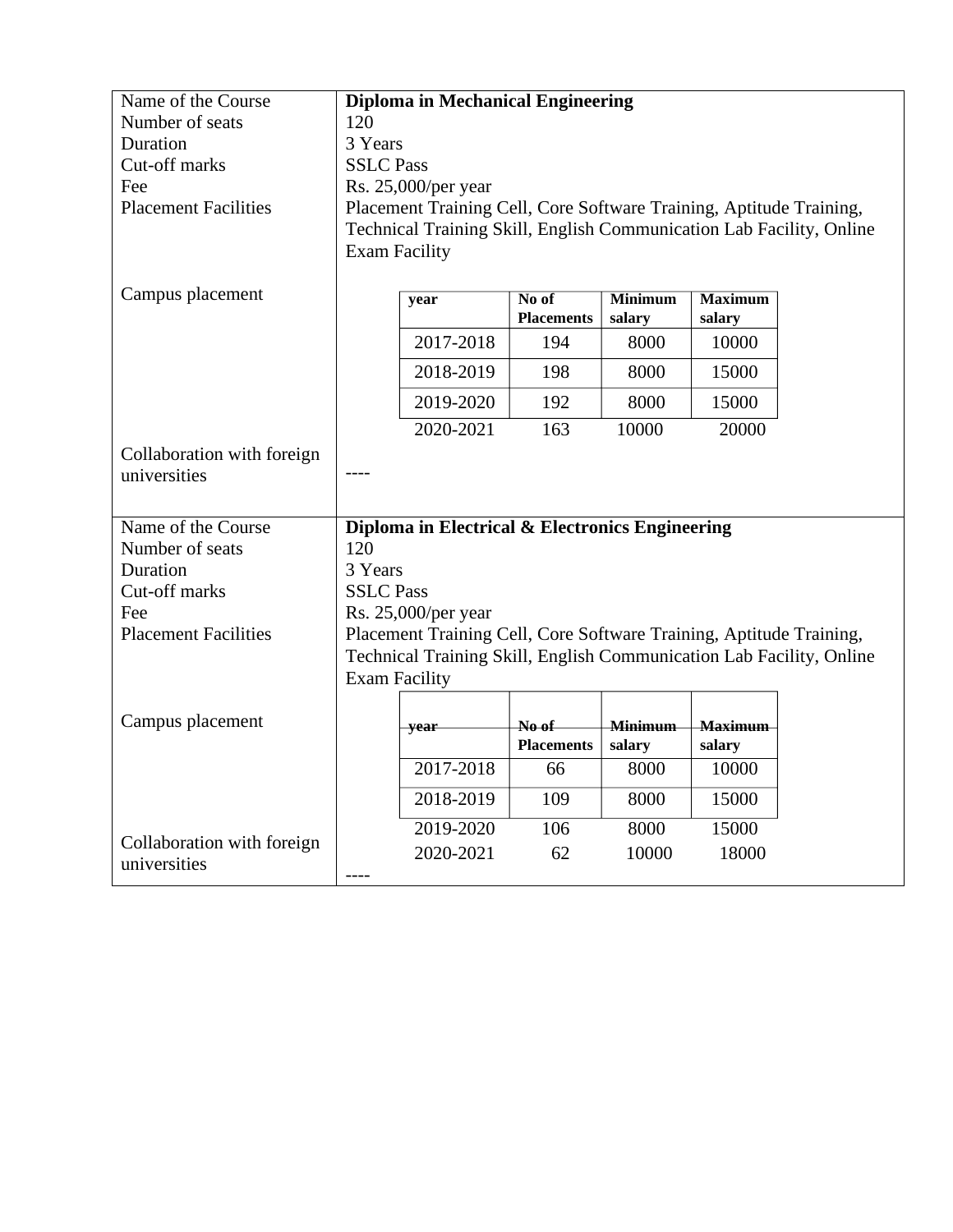| Name of the Course                         | <b>Diploma in Computer Engineering</b> |                                                                               |                          |                                                                          |  |  |  |  |  |  |  |
|--------------------------------------------|----------------------------------------|-------------------------------------------------------------------------------|--------------------------|--------------------------------------------------------------------------|--|--|--|--|--|--|--|
| Number of seats                            | 30                                     |                                                                               |                          |                                                                          |  |  |  |  |  |  |  |
| Duration                                   | 3 Years                                |                                                                               |                          |                                                                          |  |  |  |  |  |  |  |
| Cut-off marks                              | <b>SSLC</b> Pass                       |                                                                               |                          |                                                                          |  |  |  |  |  |  |  |
| Fee                                        | Rs. 25,000/per year                    |                                                                               |                          |                                                                          |  |  |  |  |  |  |  |
| <b>Placement Facilities</b>                |                                        | Placement Training Cell, Core Software Training, Aptitude Training, Technical |                          |                                                                          |  |  |  |  |  |  |  |
|                                            |                                        |                                                                               |                          | Training Skill, English Communication Lab Facility, Online Exam Facility |  |  |  |  |  |  |  |
|                                            |                                        |                                                                               |                          |                                                                          |  |  |  |  |  |  |  |
|                                            | year                                   | No of<br><b>Placements</b>                                                    | <b>Minimum</b><br>salary | <b>Maximum</b><br>salary                                                 |  |  |  |  |  |  |  |
| Campus placement                           | 2017-2018                              | 18                                                                            | 8000                     | 10000                                                                    |  |  |  |  |  |  |  |
|                                            | 2018-2019                              | 13                                                                            | 8000                     | 15000                                                                    |  |  |  |  |  |  |  |
|                                            | 2019-2020                              | 22                                                                            | 8000                     | 15000                                                                    |  |  |  |  |  |  |  |
| Collaboration with foreign<br>universities | 2020-2021                              | 08                                                                            | 10000                    | 15000                                                                    |  |  |  |  |  |  |  |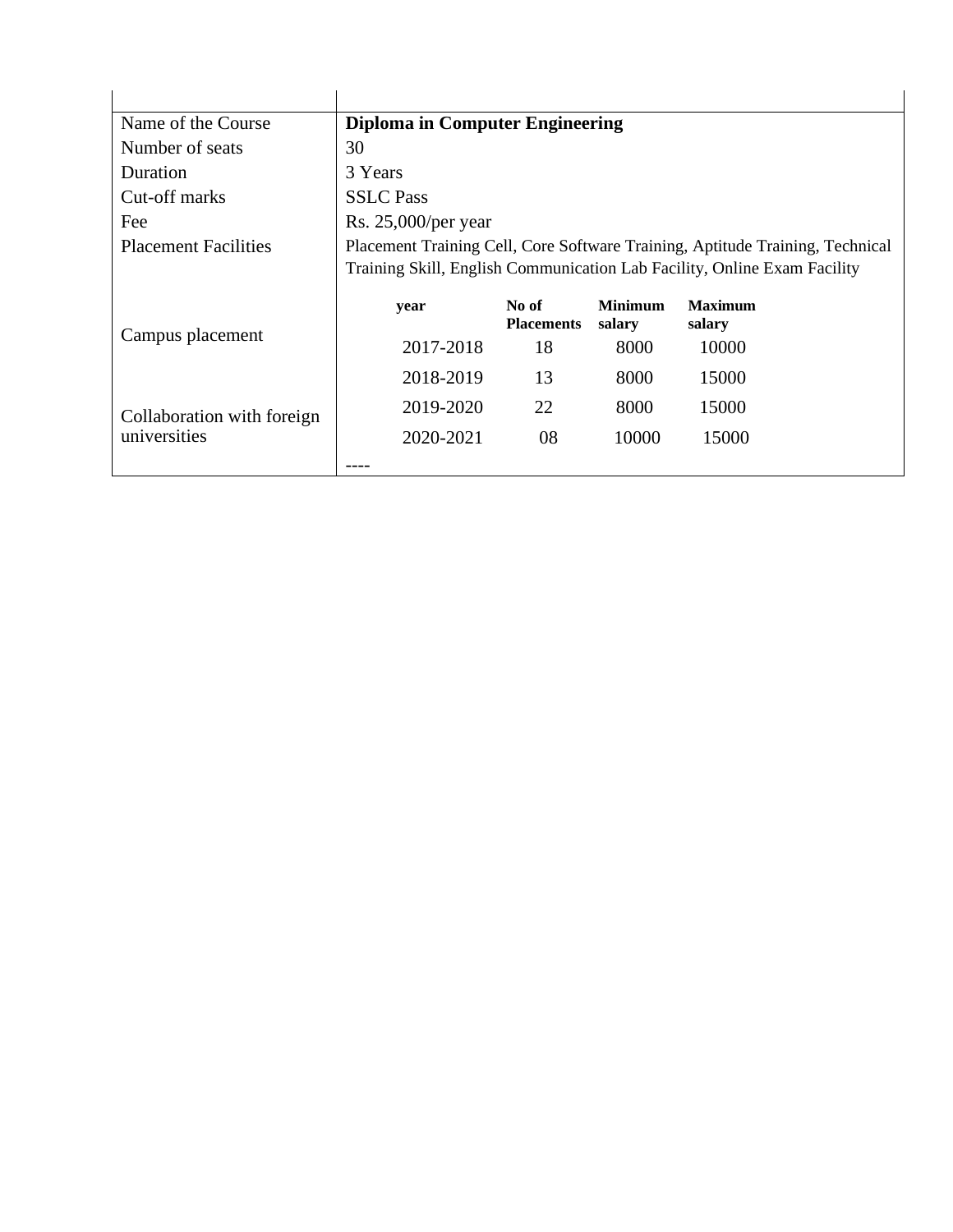## **Name and Duration of Programme(s) having Twinning and collaboration with Foreign University** : NIL

## **7. Faculty**

| S.No           | <b>Branch</b>                                | <b>Permanent</b><br><b>Faculty</b> | Adjunct<br><b>Faculty</b> | Staff:<br><b>Student</b><br>ratio | No.of<br>faculty<br>employed | No. of<br><b>Faculty</b><br>Left<br>during<br>last three<br>years |
|----------------|----------------------------------------------|------------------------------------|---------------------------|-----------------------------------|------------------------------|-------------------------------------------------------------------|
| $\mathbf{1}$   | Civil Engineering                            | 7                                  |                           | 1:25                              | 7                            | 3                                                                 |
| 2              | Mechanical Engineering                       | 14                                 |                           | 1:25                              | 14                           | 6                                                                 |
| 3              | Electrical & Electronics Engg                | 13                                 |                           | 1:25                              | 13                           | 5                                                                 |
| $\overline{4}$ | <b>Computer Engineering</b>                  | $\overline{4}$                     |                           | 1:25                              | $\overline{4}$               |                                                                   |
| 5.             | Electronics and Communication<br>Engineering | $\overline{2}$                     |                           | 1:25                              | $\overline{2}$               |                                                                   |
| 6              | Information technology                       | 4                                  |                           | 1:25                              | 4                            | 2                                                                 |

**8. Profile of Vice-Chancellor/Director/Principal/Faculty**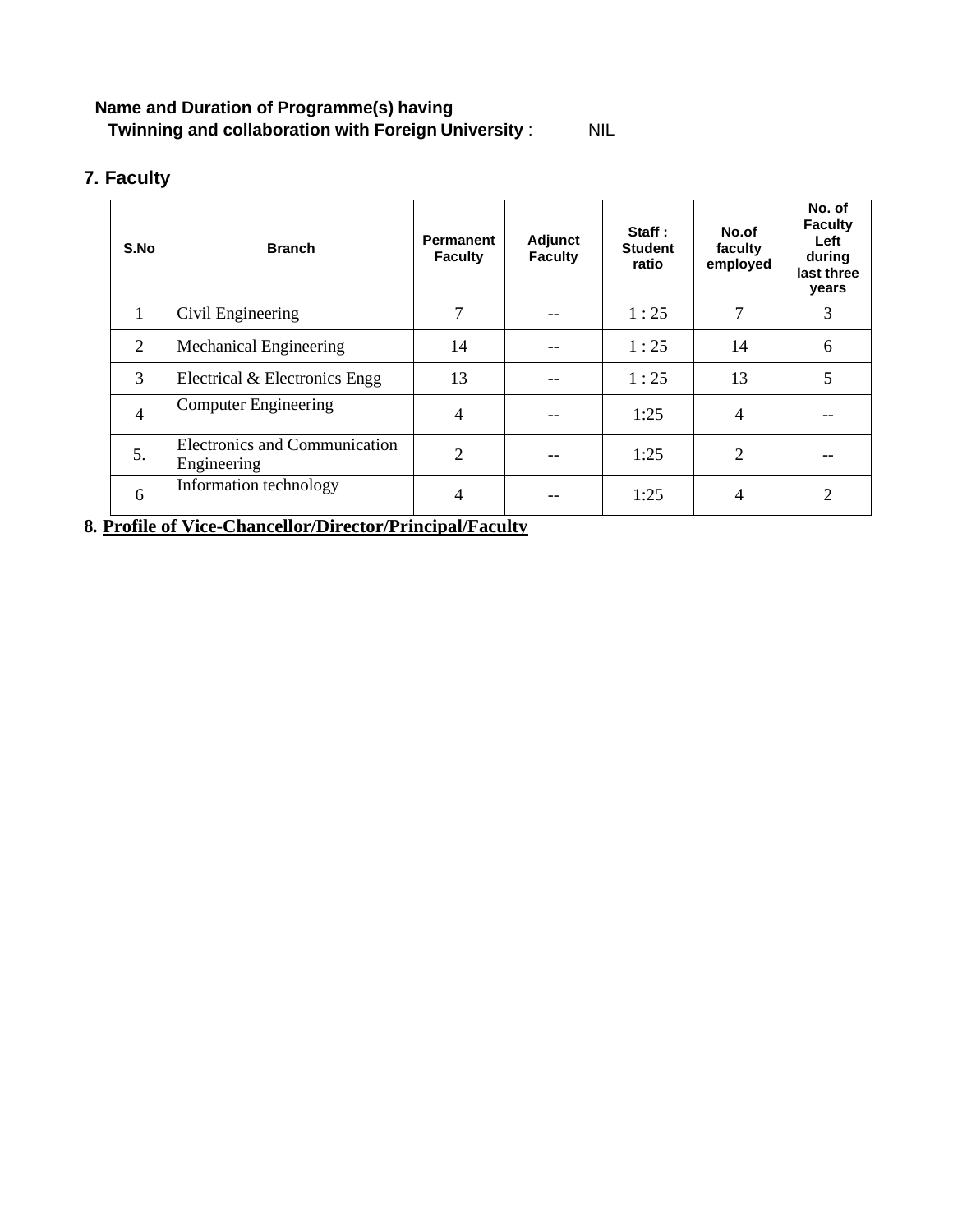| sln<br>$\mathbf 0$ | <b>Faculty</b><br><b>Unique ID</b> | <b>Title</b> | <b>First Name</b> | <b>Last Name</b>   | Gend<br>er | <b>Date of Birth</b> | Curre<br>nt<br>Age | <b>MobilePhon</b><br>e# | <b>Designatio</b><br>n | <b>Departme</b><br>nt              | Date of<br>Joining |
|--------------------|------------------------------------|--------------|-------------------|--------------------|------------|----------------------|--------------------|-------------------------|------------------------|------------------------------------|--------------------|
|                    |                                    |              |                   |                    |            |                      |                    |                         |                        |                                    |                    |
| $\mathbf{1}$       | $1 -$<br>3187574827                | Mr.          | SHANMUGARAJ       | SELVAM             | Male       | 8/9/1994             | 26                 | 8754702951              | <b>LECTURER</b>        | <b>CIVIL</b><br><b>ENGINEERING</b> | 6/15/2016          |
|                    |                                    |              |                   |                    |            |                      |                    |                         |                        |                                    |                    |
| $\overline{2}$     | $1 -$<br>3392468217                | Mr.          | PANDIYAN          | SEENIVASAN         | Male       | 6/13/1991            | 29                 | 9944711813              | <b>LECTURER</b>        | <b>CIVIL</b><br>ENGINEERING        | 12/15/2016         |
|                    |                                    |              |                   |                    |            |                      |                    |                         |                        |                                    |                    |
| 3                  | $1 -$<br>3557130981                | Mr.          | SUBRAMANIAN       | RAJAGURU           | Male       | 7/7/1988             | 32                 | 9095723291              | <b>LECTURER</b>        | <b>CIVIL</b><br><b>ENGINEERING</b> | 8/2/2017           |
|                    |                                    |              |                   |                    |            |                      |                    |                         |                        |                                    |                    |
|                    | $1 -$                              |              |                   |                    | Fema       |                      |                    |                         |                        |                                    |                    |
| 4                  | 3560008681                         | Miss         | NAGARAJAN         | REVATHI            | le         | 5/8/1994             | 26                 | 8870732302              | <b>LECTURER</b>        | <b>CIVIL</b><br>ENGINEERING        | 9/4/2017           |
|                    |                                    |              |                   |                    |            |                      |                    |                         |                        |                                    |                    |
| 5                  | $1 -$<br>508826703                 | Mrs.         | PERIYASAMY        | LAKSHMI            | Fema<br>le | 3/6/1970             | 50                 | 9245489802              | <b>LECTURER</b>        | <b>CIVIL</b><br><b>ENGINEERING</b> | 7/2/2008           |
|                    |                                    |              |                   |                    |            |                      |                    |                         |                        |                                    |                    |
| 6                  | $1 -$<br>3392987059                | Mr.          | ALAGAR            | CHANDRASEKAR<br>AN | Male       | 7/4/1985             | 35                 | 7598338836              | <b>LECTURER</b>        | <b>CIVIL</b><br>ENGINEERING        | 12/5/2016          |
|                    |                                    |              |                   |                    |            |                      |                    |                         |                        |                                    |                    |
| $\overline{7}$     | $1 -$<br>3557130981                | Mr.          | SUBRAMANIAN       | RAJAGURU           | Male       | 7/7/1988             | 32                 | 9095723291              | <b>LECTURER</b>        | <b>CIVIL</b><br><b>ENGINEERING</b> | 8/2/2017           |
|                    |                                    |              |                   |                    |            |                      |                    |                         |                        |                                    |                    |
|                    |                                    |              |                   |                    |            |                      |                    |                         |                        | MECHANICAL                         |                    |
| 8                  | $1 -$<br>7469808506                | Mr.          | BALASUBRAMANIYAN  | ELAYAPERUMAL       | Male       | 2/14/1995            | 26                 | 7708391390              | <b>LECTURER</b>        | ENGINEEERIN<br>G                   | 8/23/2017          |
|                    |                                    |              |                   |                    |            |                      |                    |                         |                        |                                    |                    |
|                    | $1 -$                              |              |                   |                    |            |                      |                    |                         |                        |                                    |                    |
| 9                  | 2910538822                         | Mr.          | MARIMUTHU         | BALAKRISHNAN       | Male       | 4/25/1998            | 22                 | 9585033776              | <b>LECTURER</b>        | MECHANICAL<br><b>ENGINEERING</b>   | 2/9/2016           |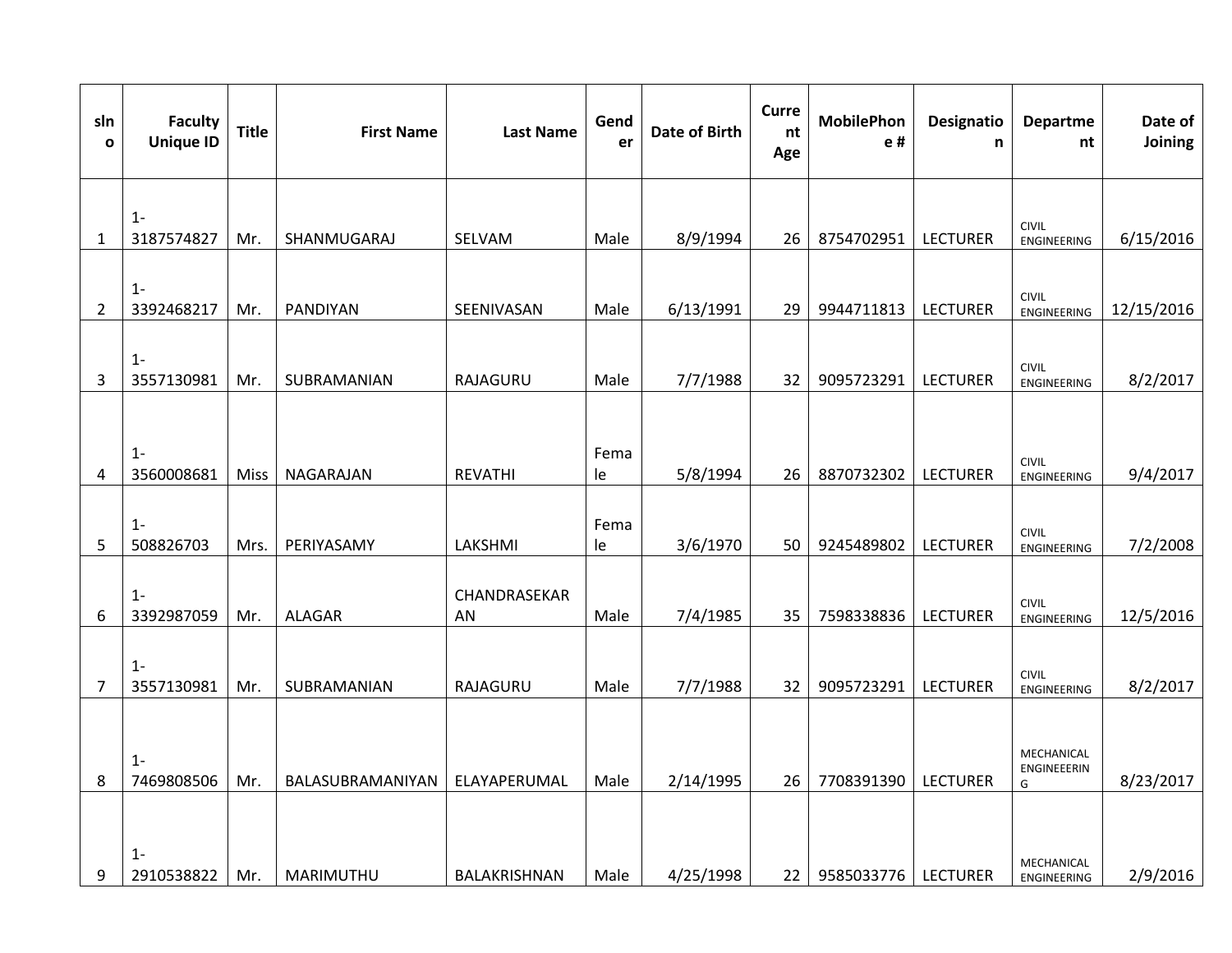|    | $1 -$               |     |                  |                   |      |            |                 |            |                 |                           |            |
|----|---------------------|-----|------------------|-------------------|------|------------|-----------------|------------|-----------------|---------------------------|------------|
| 10 | 2925742548          | Mr. | VAIRAMANI        | VAIRAKUMAR        | Male | 1/13/1993  | 27              | 9952370945 | <b>LECTURER</b> | MECHANICAL<br>ENGINEERING | 8/3/2015   |
|    | $1 -$               |     |                  |                   |      |            |                 |            |                 |                           |            |
| 11 | 3187596344          | Mr. |                  | PRABHU            | Male | 5/28/1992  | 28              | 9597025800 | <b>LECTURER</b> | MECHANICAL<br>ENGINEERING | 6/16/2016  |
|    |                     |     |                  |                   |      |            |                 |            |                 |                           |            |
|    | $1 -$               |     |                  |                   |      |            |                 |            |                 | MECHANICAL                |            |
| 12 | 3555568853          | Mr. | <b>MARIAPPAN</b> | THIRUPPATHIRAJ    | Male | 7/5/1992   | 28              | 9597741933 | <b>LECTURER</b> | ENGINEERING               | 12/5/2016  |
|    | $1 -$               |     |                  |                   |      |            |                 |            |                 | MECHANICAL                |            |
| 13 | 3571343236          | Mr. | SADAIYANDI       | SENTHILKUMAR      | Male | 5/16/1982  | 38              | 1234567891 | <b>LECTURER</b> | ENGINEERING               | 6/1/2017   |
|    | $1 -$               |     |                  |                   |      |            |                 |            |                 |                           |            |
| 14 | 3575492343          | Mr. | ALAGARSAMY       | BALAMURUGAN       | Male | 5/27/1994  | 26              | 9047767655 | <b>LECTURER</b> | MECHANICAL<br>ENGINEERING | 12/4/2017  |
| 15 | $1 -$<br>3592397868 | Mr. | CHIDAMBARAM      | THANGAVELU        | Male | 7/20/1967  | 53              | 9942245868 | <b>LECTURER</b> | MECHANICAL<br>ENGINEERING | 12/4/2017  |
|    |                     |     |                  |                   |      |            |                 |            |                 |                           |            |
| 16 | $1 -$<br>3606675956 | Mr. | MARIMUTHU        | MUTHUKANNAN       | Male | 2/26/1988  | 32              | 9944602539 | <b>LECTURER</b> | MECHANICAL<br>ENGINEERING | 12/26/2017 |
|    |                     |     |                  |                   |      |            |                 |            |                 |                           |            |
| 17 | $1 -$<br>4517885754 | Mr. | <b>RAVI</b>      | NITHINSUNDAR      | Male | 9/22/1994  | 26              | 8428021959 | <b>LECTURER</b> | MECHANICAL<br>ENGINEERING | 12/10/2018 |
|    |                     |     |                  |                   |      |            |                 |            |                 |                           |            |
| 18 | $1 -$<br>4517885872 | Mr. |                  | <b>SETHUPATHI</b> | Male | 3/4/1987   | 33              | 8148576660 | <b>LECTURER</b> | MECHANICAL<br>ENGINEERING | 1/9/2019   |
|    |                     |     |                  |                   |      |            |                 |            |                 |                           |            |
|    | $1 -$               |     |                  | MOHANASUNDA       |      |            |                 |            |                 |                           |            |
| 19 | 7415791428          | Mr. | MURUGESAN        | ${\sf R}$         | Male | 11/27/1994 | 26              | 9092684462 | <b>LECTURER</b> | MECHANICAL<br>ENGINEERING | 12/16/2019 |
|    | $1 -$               |     |                  |                   |      |            |                 |            |                 |                           |            |
| 20 | 509806203           | Mr. | PONNUSAMY        | <b>BHARATH</b>    | Male | 3/14/1987  | 33 <sup>1</sup> | 9488743159 | <b>LECTURER</b> | MECHANICAL<br>ENGINEERING | 11/22/2010 |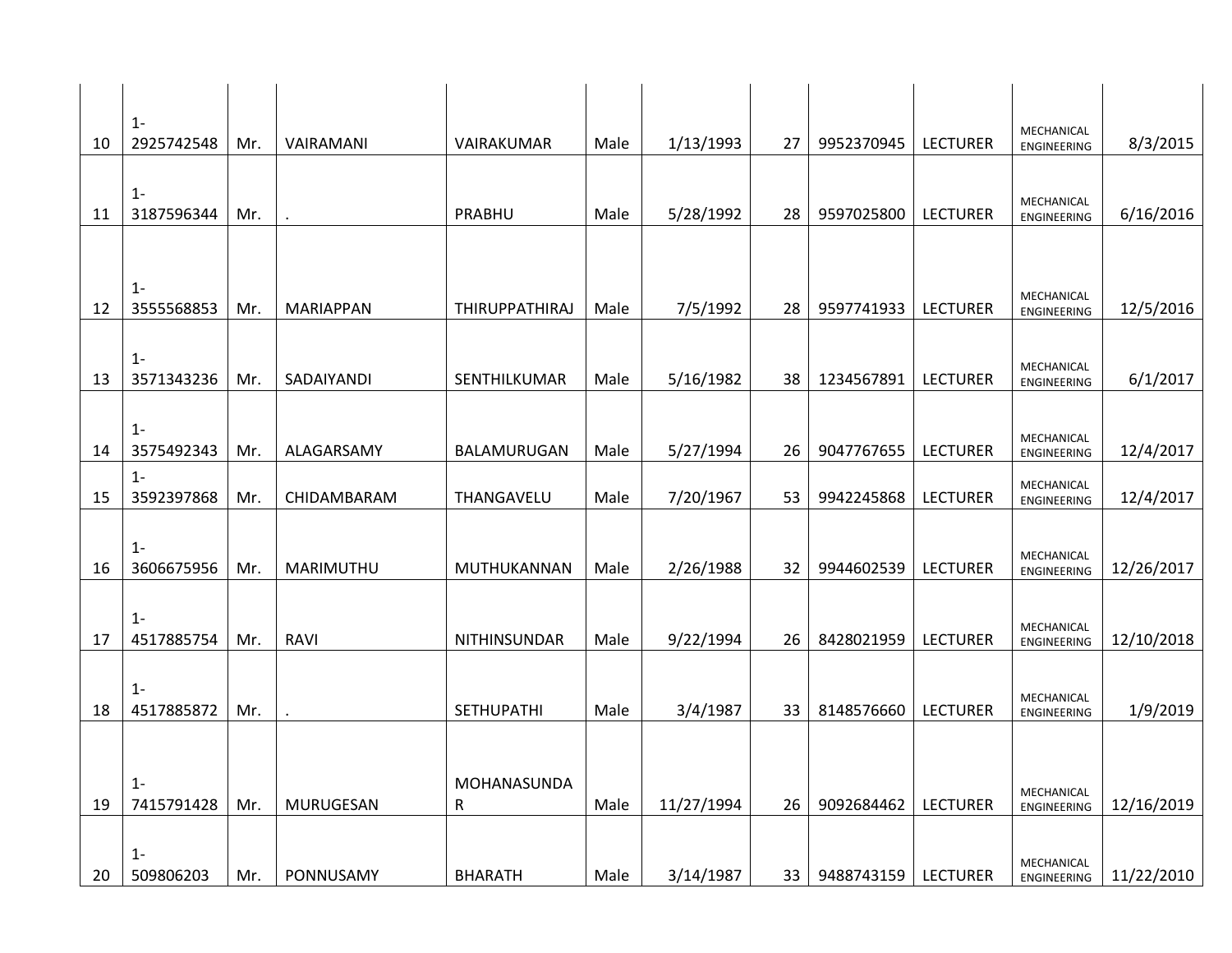| 21 | $1 -$<br>787000723  | Mr.  | MARIMUTHU                                | KARUNANITHI                   | Male       | 6/5/1963  | 57 | 9894909549 | PRINCIPAL       | MECHANICAL<br>ENGINEERING                                    | 6/1/2011   |
|----|---------------------|------|------------------------------------------|-------------------------------|------------|-----------|----|------------|-----------------|--------------------------------------------------------------|------------|
| 22 | $1 -$<br>3592397643 | Mrs. | RATHINAM                                 | MADASELVI                     | Fema<br>le | 6/5/1984  | 36 | 9842182235 | <b>LECTURER</b> | <b>ELECTRICAL &amp;</b><br><b>ELECTRONICS</b><br>ENGG        | 12/4/2017  |
| 23 | $1 -$<br>3592203523 | Mr.  |                                          | RAMKUMAR                      | Male       | 4/12/1985 | 35 | 9751337666 | <b>LECTURER</b> | <b>ELECTRICAL &amp;</b><br><b>ELECTRONICS</b><br>ENGINEERING | 12/4/2017  |
| 24 | $1 -$<br>3638788568 | Miss | SELLAKKANI                               | KALAISELVI                    | Fema<br>le | 5/31/1992 | 28 | 9944881973 | <b>LECTURER</b> | <b>ELECTRICAL &amp;</b><br><b>ELECTRONICS</b><br>ENGINEERING | 12/28/2017 |
| 25 | $1 -$<br>2661041977 | Mr.  | <b>JAGANATHAN</b>                        | KARTHIKEYAN                   | Male       | 9/16/1987 | 34 | 8056323690 | <b>LECTURER</b> | ELECTRICAL AND<br><b>ELECTRONICS</b><br>ENGINEERING          | 12/16/2014 |
| 26 | $1 -$<br>2940661343 | Mr.  | SUNDARAVEL<br><b>MURUGAN</b>             | SOMASUNDARA<br>M              | Male       | 6/11/1978 | 42 | 9976899507 | <b>LECTURER</b> | ELECTRICAL AND<br><b>ELECTRONICS</b><br>ENGINEERING          | 2/1/2016   |
| 27 | $1 -$<br>3555593487 | Mr.  | $\vee$                                   | ARUNACHALAMV                  | Male       | 6/22/1970 | 50 | 9791158350 | <b>LECTURER</b> | ELECTRICAL AND<br><b>ELECTRONICS</b><br>ENGINEERING          | 3/1/2017   |
| 28 | $1 -$<br>3555622282 | Mr.  | <b>SANGU KONAR</b><br><b>PONNU KONAR</b> | NAVANEETHA<br><b>KRISHNAN</b> | Male       | 6/7/1993  | 27 | 9786353075 | <b>LECTURER</b> | ELECTRICAL AND<br><b>ELECTRONICS</b><br>ENGINEERING          | 6/21/2017  |
| 29 | $1 -$<br>9321092001 | Mr.  | <b>PANDI</b>                             | PANDIYARAJ                    | Male       | 5/15/1987 | 33 | 9952567969 | <b>LECTURER</b> | <b>ELECTRICAL AND</b><br><b>ELECTRONICS</b><br>ENGINEERING   | 12/1/2020  |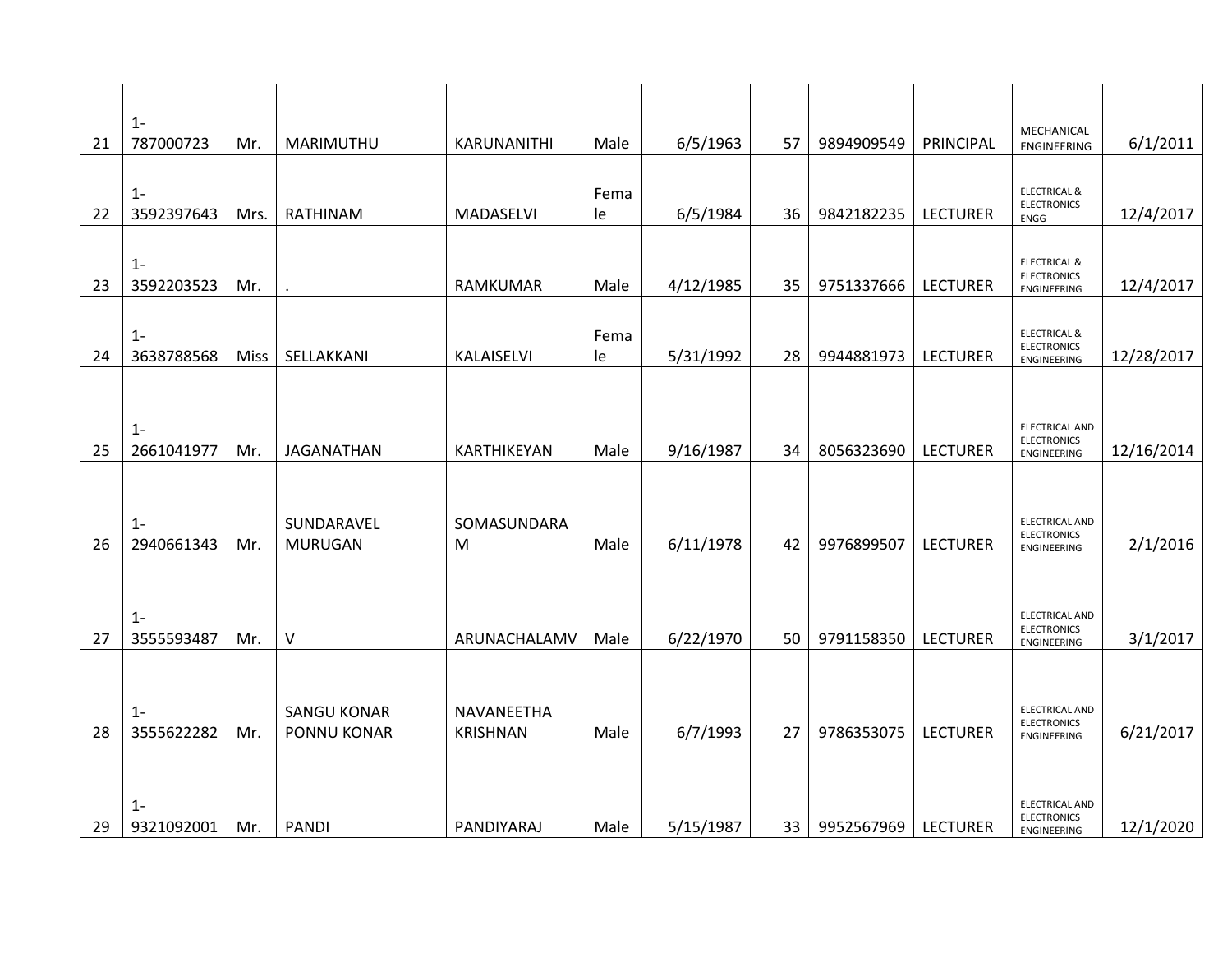| 30 | $1 -$<br>9324348860 | <b>Miss</b> | GANESAN      | <b>PORKODI</b>     | Fema<br>le | 3/2/1995  | 26 | 9790541165 | <b>LECTURER</b>               | <b>ELECTRICAL AND</b><br><b>ELECTRONICS</b><br>ENGINEERING | 12/1/2020  |
|----|---------------------|-------------|--------------|--------------------|------------|-----------|----|------------|-------------------------------|------------------------------------------------------------|------------|
|    |                     |             |              |                    |            |           |    |            |                               |                                                            |            |
| 31 | $1 -$<br>9324780281 | Mr.         | PACKIANATHAN | <b>GANAPATHY</b>   | Male       | 6/4/1985  | 35 | 9944123648 | <b>LECTURER</b>               | <b>ELECTRICAL AND</b><br><b>ELECTRONICS</b><br>ENGINEERING | 12/1/2020  |
|    |                     |             |              |                    |            |           |    |            |                               |                                                            |            |
| 32 | $1 -$<br>509903971  | Mrs.        | PONNUPPANDI  | <b>UMADEVI</b>     | Fema<br>le | 5/20/1978 | 42 | 9994411574 | <b>HEAD OF</b><br><b>DEPT</b> | ELECTRICAL AND<br><b>ELECTRONICS</b><br>ENGINEERING        | 4/3/2000   |
|    |                     |             |              |                    |            |           |    |            |                               |                                                            |            |
| 33 | $1 -$<br>509903975  | Mrs.        | <b>RAMAR</b> | SELVARANI          | Fema<br>le | 3/10/1976 | 44 | 9486737950 | <b>LECTURER</b>               | ELECTRICAL AND<br><b>ELECTRONICS</b><br>ENGINEERING        | 8/9/2001   |
|    |                     |             |              |                    |            |           |    |            |                               |                                                            |            |
| 34 | $1 -$<br>510027473  | Mr.         | VAITHILINGAM | <b>MAHENDRAN</b>   | Male       | 3/7/1962  | 58 | 9865164593 | <b>HEAD OF</b><br><b>DEPT</b> | <b>ELECTRICAL AND</b><br><b>ELECTRONICS</b><br>ENGINEERING | 8/8/1990   |
|    |                     |             |              |                    |            |           |    |            |                               |                                                            |            |
| 35 | $1 -$<br>511232861  | Mr.         |              | KALUSALINGAM       | Male       | 11/4/1959 | 61 | 9442058173 | <b>LECTURER</b>               | ELECTRICAL AND<br><b>ELECTRONICS</b><br>ENGINEERING        | 9/17/1997  |
|    |                     |             |              |                    |            |           |    |            |                               |                                                            |            |
| 36 | $1 -$<br>511336809  | Mr.         | MANIVELAN    | KANDASAMY          | Male       | 5/19/1987 | 33 | 7667051324 | <b>LECTURER</b>               | ELECTRICAL AND<br><b>ELECTRONICS</b><br>ENGINEERING        | 11/19/2008 |
|    |                     |             |              |                    |            |           |    |            |                               |                                                            |            |
| 37 | $1 -$<br>787505422  | Mrs.        | RAJA         | <b>JAYA AMUTHA</b> | Fema<br>le | 4/10/1976 | 44 | 9443901891 | <b>LECTURER</b>               | ELECTRICAL AND<br><b>ELECTRONICS</b><br>ENGINEERING        | 12/1/2007  |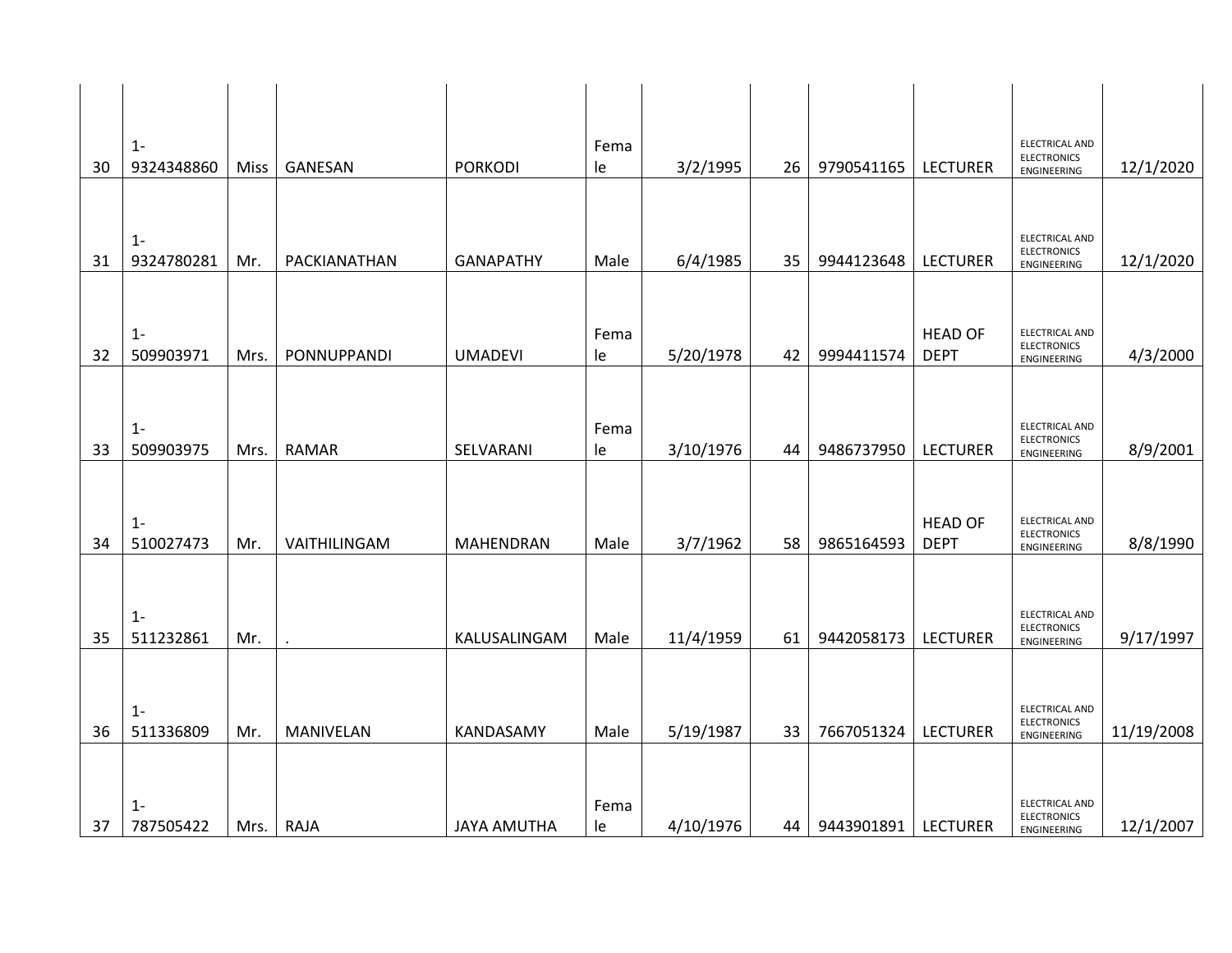|    | $1 -$               |      |                   |                 | Fema       |           |    |            |                               | <b>ELECTRONICS</b><br>AND<br>COMMUNICATI |            |
|----|---------------------|------|-------------------|-----------------|------------|-----------|----|------------|-------------------------------|------------------------------------------|------------|
| 38 | 511233291           | Mrs. | AYYANAR           | RAJESWARI       | le         | 3/16/1982 | 38 | 9786282332 | <b>LECTURER</b>               | ON<br>ENGINEERING                        | 8/29/2007  |
|    | $1 -$               |      |                   |                 |            |           |    |            |                               | <b>ELECTRONICS</b><br>AND<br>COMMUNICATI |            |
| 39 | 511233295           | Mr.  | PALANISAMY        | KALUSULINGAM    | Male       | 5/30/1983 | 37 | 9245367139 | <b>LECTURER</b>               | ON<br>ENGINEERING                        | 1/18/2010  |
| 40 | $1 -$<br>508600263  | Mr.  | <b>GOVINDARAJ</b> | MARIMUTHU       | Male       | 2/10/1977 | 43 | 9894539007 | <b>HEAD OF</b><br><b>DEPT</b> | <b>INFORMATION</b><br><b>TECHNOLOGY</b>  | 8/21/2006  |
| 41 | $1 -$<br>766733738  | Mr.  | <b>KARUPPAIAH</b> | <b>GURUSAMY</b> | Male       | 5/10/1986 | 34 | 8012924355 | <b>LECTURER</b>               | <b>INFORMATION</b><br><b>TECHNOLOGY</b>  | 12/1/2011  |
| 42 | $1 -$<br>786849893  | Mrs. | UKKIRAPANDIAN     | NAGESWARI       | Fema<br>le | 2/19/1987 | 33 | 9626754324 | <b>LECTURER</b>               | <b>INFORMATION</b><br><b>TECHNOLOGY</b>  | 12/28/2011 |
| 43 | $1 -$<br>2070412643 | Mrs. | <b>GURUSAMY</b>   | PALANIYAMMAL    | Fema<br>le | 6/17/1981 | 39 | 9840532079 | <b>LECTURER</b>               | <b>INFORMATION</b><br><b>TECHNOLOGY</b>  | 8/26/2013  |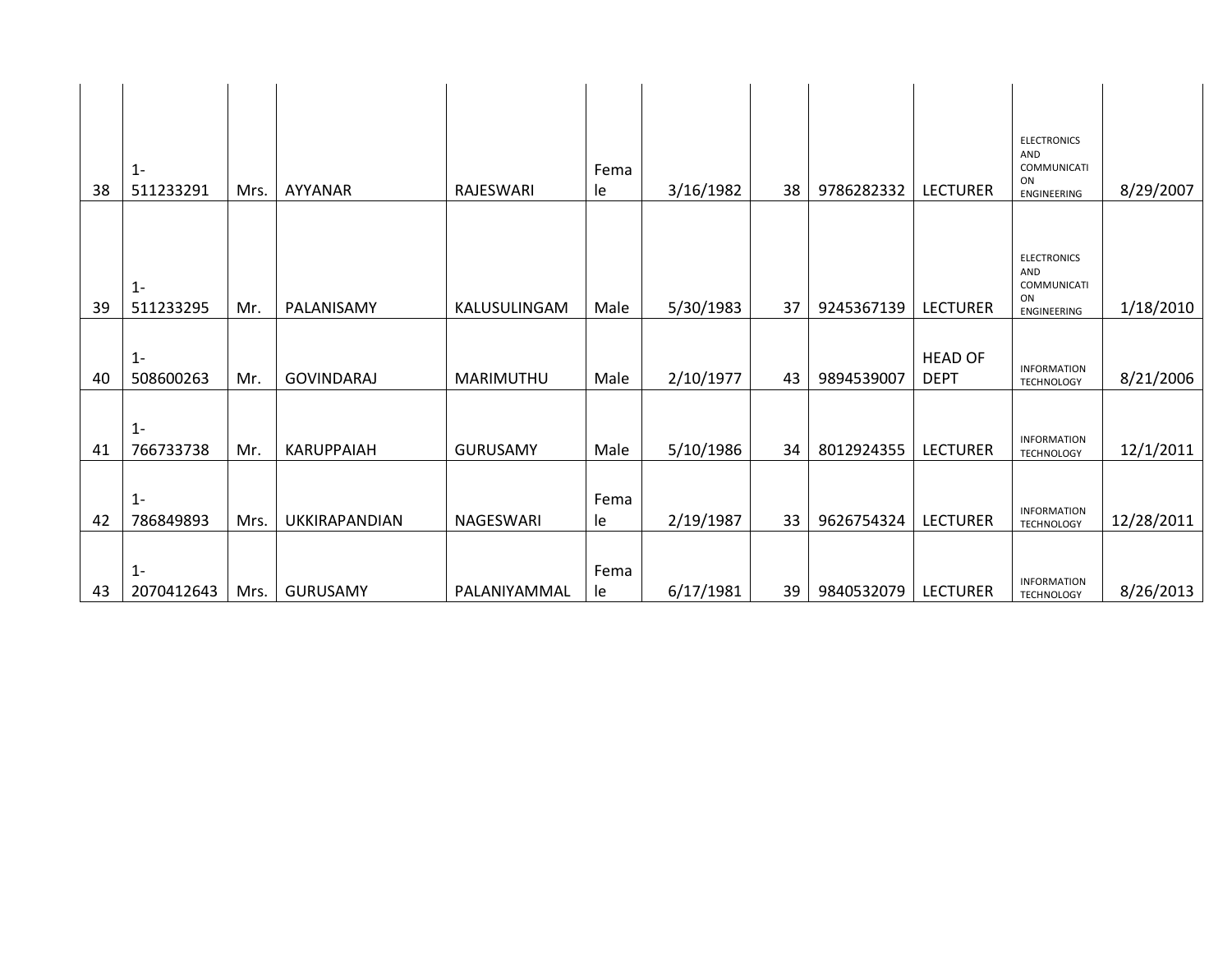## **9. Fee**

- Details of fee, as approved by State Fee Committee, for the Institution : Rs. 25,000/-
- Time Schedule for payment of fee for the Entire Programme : 3 Years
- No. of fee waivers granted with amount and name of the students : Nil
- No. of scholarship offered by the Institution, duration and amount : Nil
- Criteria for Fee waivers/scholarship : Nil
- Estimated for cost of Boarding and Lodging hostels : Rs.45,000/per year Any other fee : No

### **10. Admission**

| Sl.<br>No.     | Courses                              | Santioned<br>Intake |
|----------------|--------------------------------------|---------------------|
|                | Civil Engineering                    | 30                  |
| $\overline{2}$ | <b>Mechanical Engineering</b>        | 120                 |
| 3              | Electrical & Electronics Engineering | 120                 |
|                | <b>Computer Engineering</b>          | 30                  |

## **11. Admission Procedure**

Application Receiving - Minimum Qualification – SSLC Pass - Merit Based Admission – Preparation of Admission Selection List

## **12. Criteria and weightages for Admission**

SSLC Pass

## **13. List of Applicants**

• List of candidate whose applications have been received along with percentile/percentage core for each of the qualifying examination in separate categories for open seats.

**NIL**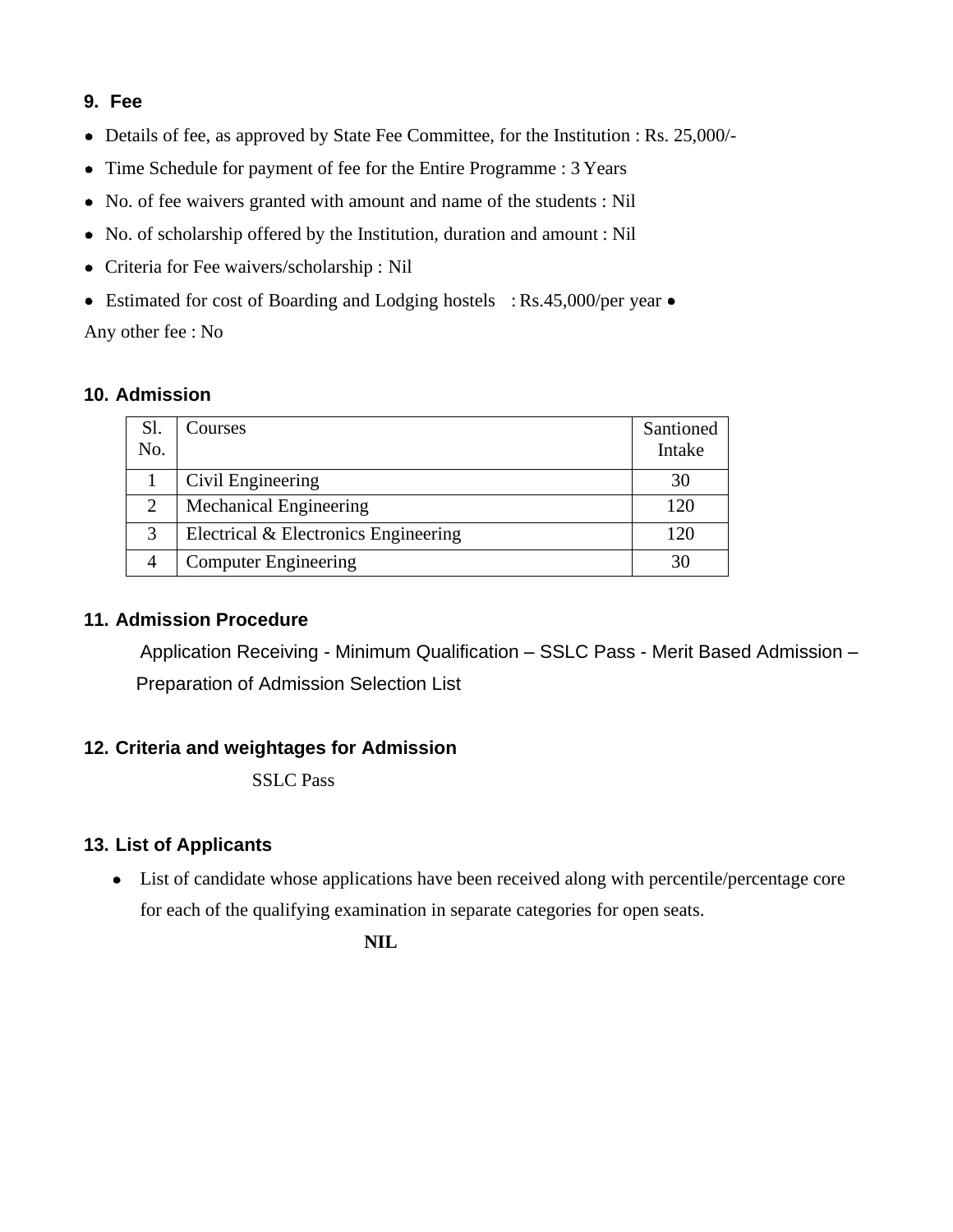#### **14. Results of Admission under Management seats / Vacant Seats**

Selection of Merit Based Admission list only

| Area Type              | Quantity       | Actual room Area in | Expected Room Area in |  |
|------------------------|----------------|---------------------|-----------------------|--|
|                        |                | Sq.m                | Sq.m                  |  |
| <b>ClassRooms</b>      | 21             | 1185                | 1122                  |  |
| <b>Tutorial Room</b>   | $\overline{4}$ | 174                 | 165                   |  |
| Laboratories           | 47             | 2503                | 1848                  |  |
| Workshops              | $\overline{2}$ | 530                 | 200                   |  |
| Seminar Hall           | $\overline{2}$ | 141                 | 132                   |  |
| Drawing Hall           | $\overline{2}$ | 264                 | 132                   |  |
| <b>Computer Center</b> | 1              | 150                 | 150                   |  |
| Language Lab           |                | 93                  | 33                    |  |

## **15.1. Information of Infrastructure and other resources available**

## **Online Examination Facility**

| <b>Occupancy Certificate</b> | <b>YES</b> |
|------------------------------|------------|
| Internet Bandwidth           | 300 mbps   |
| Number of Nodes              | 100        |

- **Fire and Safety Certificate : YES**
- **Hostel Facility : YES (Separate Hostel for Boys and Girls)**

| Library       |                         |       |
|---------------|-------------------------|-------|
|               | Number of Library books | 21974 |
| <b>Titles</b> |                         | 4424  |
| Journals      |                         | 18    |
| Multimedia PC |                         | 10PCs |

## **Laboratory and Workshops:**

As per DOTE norms all major equipments for each laboratory are available.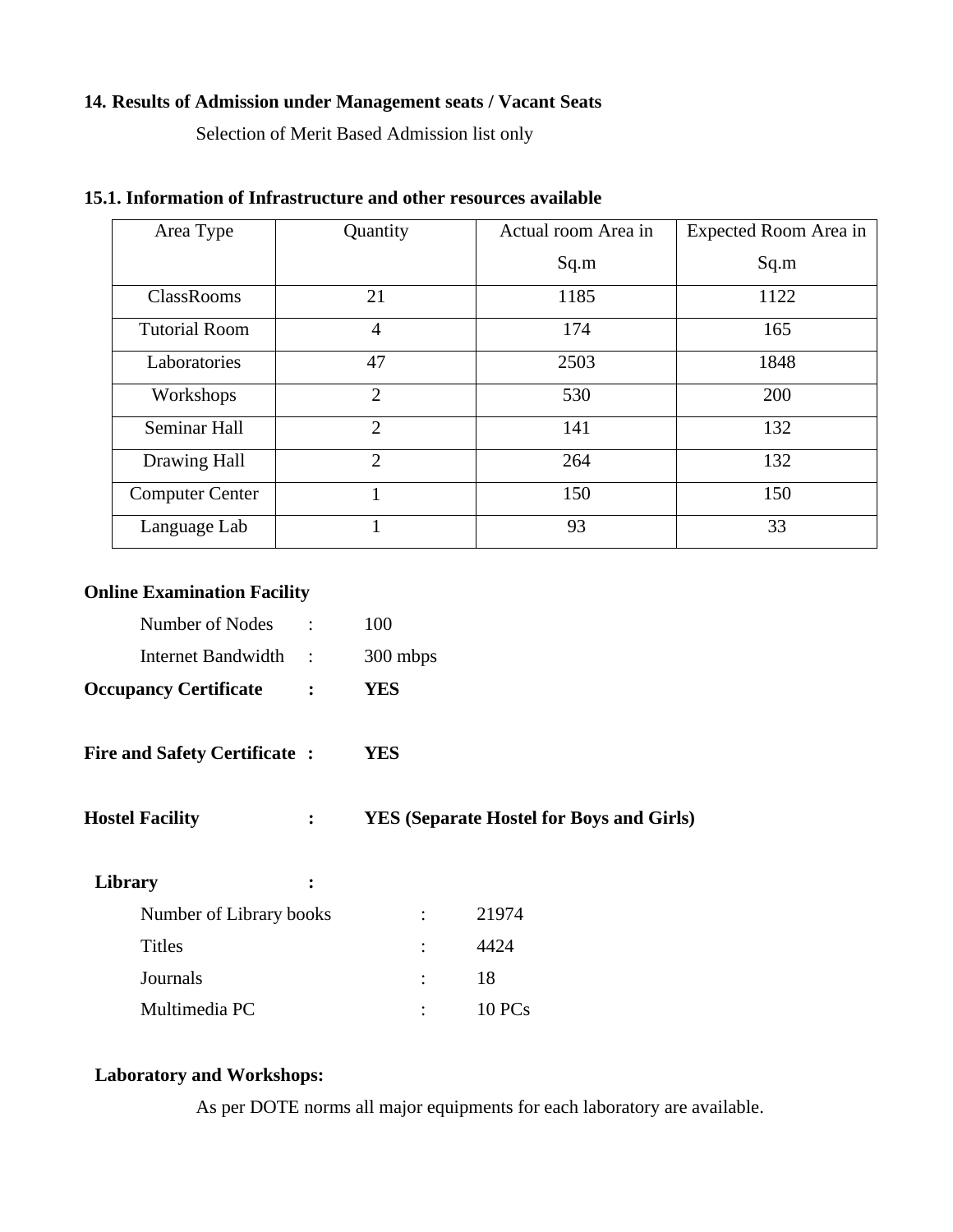#### **Computing Facilities**

- Internet Bandwidth 300 MBPs
- Number and Configuration of System : **210 Systems with highest Configuration**  $\bullet$
- Total Number of System connected by LAN : **210**
- Total Number of System connected by WAN **100**  $\bullet$
- Major Software Packages available : Windows, Office Professional, Visual Studio,  $\bullet$

SQL Server etc.

- Special purpose facilities available : **Smart Class Room with all facilitates** (Conduct of Online Meetings/ Webinars/workshops)
- Facilities for conduct for courses in : Computer with Network facility with Headphone, Online Mode(Theory and Practical) Microphone, Bluetooth, Handy Cam Camera, Mobile facility.
- Innovation Cell

**Social Media Cell**

The Media Cell has been created in the Institute for better publicity of the Institute's activities and interaction with media.

| S1.<br>No. | Name of the Members                  | Designation              | Mobile No.  |
|------------|--------------------------------------|--------------------------|-------------|
| 1.         | Mr. M. Karunanithi                   | Principal                | 9894909549  |
| 2.         | Mr. M. Mahendaran                    | HOD/Humanity             | 7339076093  |
| 3.         | Mrs.P. Lakshmi                       | HOD/civil                | 9080588926  |
| 4.         | Mr. P. Bharath                       | HOD/MECH                 | 9488743159  |
| 5.         | Mr. J. Karthikeyan                   | HOD/EEE                  | 8056323690  |
| 6.         | Mr. M. Muthu Kannan<br>Lecturer/Mech | Lect/Mech                | 9944602539  |
| 7.         | Mr. Mr. S. Chidambaram               | <b>Physical Director</b> | 85086-65566 |
| 8          | Mrs. KP. Sridevi                     | HOD/CT                   | 9894189400  |

#### **MEDIA CELL MEMBERS**

 Compliance of National Academic Depository (NAD), applicable to PGCM/PGDM Institutions and University Departments : ----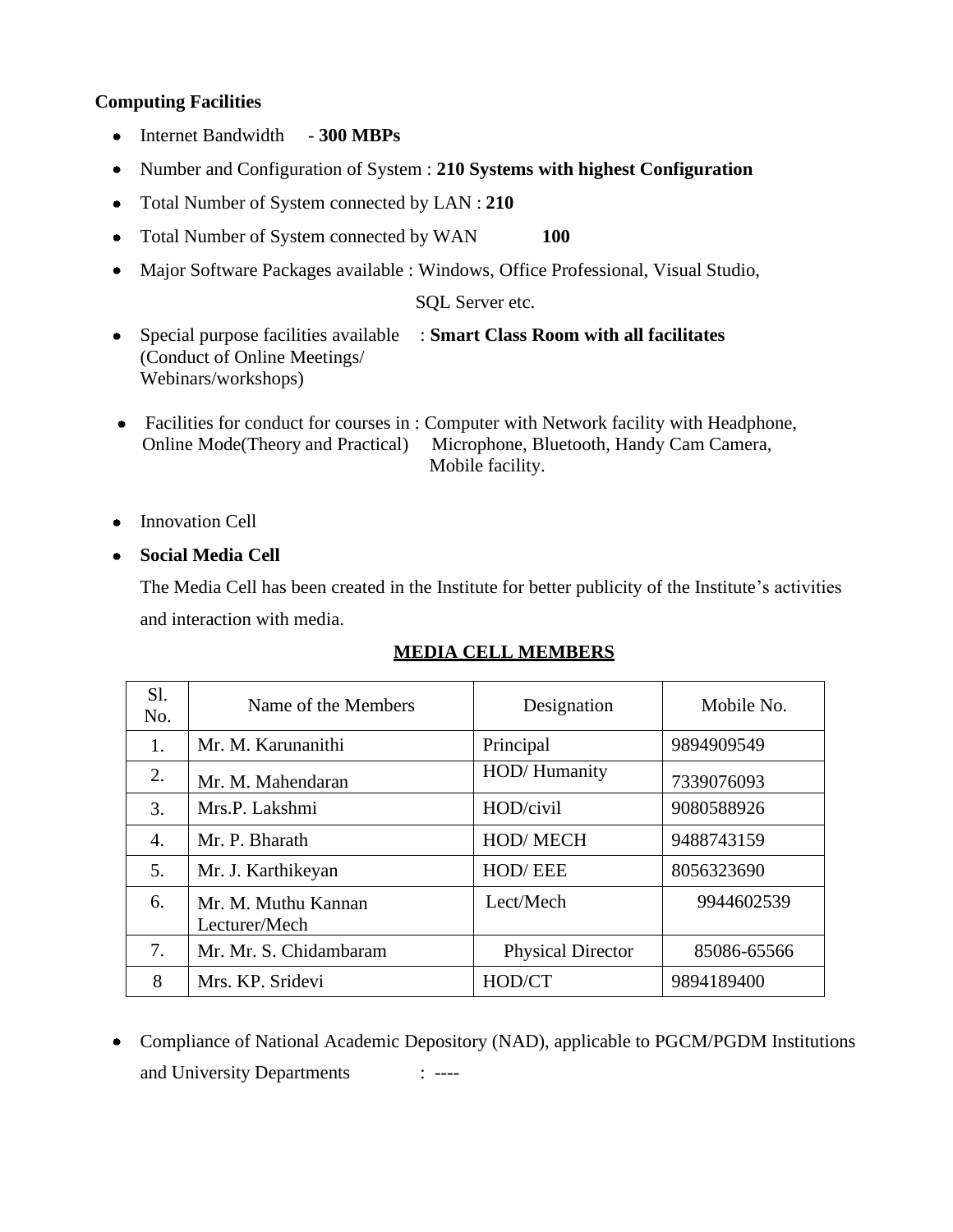#### **List of Facilities available**

- Games and Sports Facilities : Indoor and Outdoor Games facilities are available
- Extra-Curricular activities : NSS, YRC, RRC
- Soft skill development facilities : Modern Communication Lab with Smart Board and LCD TV.

## **Teaching Learning Process**

- Curricula and syllabus for each of the programmes as approved by the University
- Academic Calendar of the University
- Academic Time Table with the name of the Faculty members handling the course Provided in our website
- Teaching Load of each Faculty
- Internal Continuous Evaluation System and Place
- Student's Assessment of Faculty, System in place

| <b>Sl. No.</b> | <b>Course</b>                           | <b>Enrollment</b> | <b>Placement Details</b> |         |         |
|----------------|-----------------------------------------|-------------------|--------------------------|---------|---------|
|                |                                         |                   | 2018-19                  | 2019-20 | 2020-21 |
| 1              | Civil Engineering                       | 30                | 11                       | 04      | 02      |
| 2              | <b>Mechanical Engineering</b>           | 120               | 199                      | 136     | 163     |
| 3              | Electrical & Electronics<br>Engineering | 120               | 87                       | 88      | 62      |
| 4              | <b>Computer Engineering</b>             | 30                | 06                       |         | 08      |

#### **16. Enrolment and placement details of students in the last 3 years**